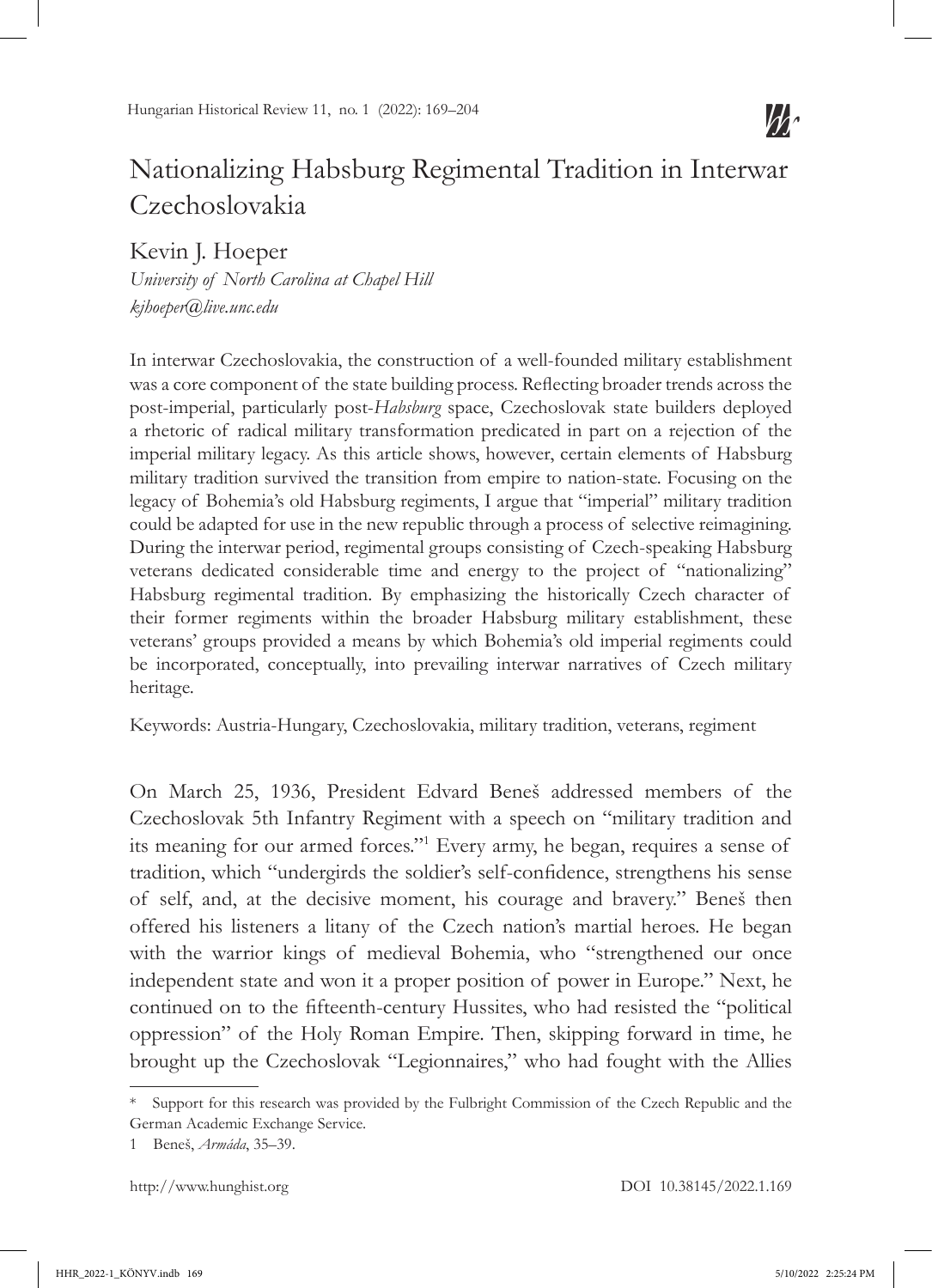against the Central Powers during World War I. With these three eras in mind, Beneš confidently claimed that "our army, though young, already has a rich and old martial tradition."

Conspicuously absent in this litany were five centuries of history during which the lands of Czechoslovakia had been part of the Habsburg empire and had contributed countless soldiers to its armies. At the end of his speech, Beneš meditated aloud on these soldiers' proper place in Czechoslovak tradition. They were "sons of our nation," Beneš conceded, but because they had served in "foreign armies" when "we did not have our own state," these sons "did not belong to us." Belonging to the *emperor*, these warriors of the past were unsuitable "for national and state tradition," regardless of their personal bravery or soldierly competence. In Czechoslovakia, Beneš explained, the army should only draw inspiration from warriors of the past who had fought out of "zeal for a separate state community." The Hussites and Legionnaires met these criteria, while the nation's sons who had donned Habsburg uniforms did not.

Beneš's speech illustrates a central problem of military tradition in interwar Czechoslovakia: how should the historical deeds of Czech Habsburg soldiers be interpreted? But it also elucidates a vital point about "military tradition" more broadly. Since states and armies do not officially celebrate every aspect of their past, military tradition is not synonymous with military history. Military tradition is better understood in processual terms as the careful *curation* of military history—the lifting up of certain eras or episodes and the downplaying of others.<sup>2</sup> In this way, the cultivation of military tradition creates a useable version of the past that is then instantiated by an army's symbols, ceremonies, and customs. Ultimately designed to convey a certain set of desired values, the cultivation of military tradition is thus sensitive to changing societal attitudes, political ideals, and cultural conceptions of service and sacrifice. In the multinational Habsburg empire, official military tradition conveyed a vision of the past that emphasized service to the dynasty and loyalty to the empire above any one nation. When the empire collapsed in 1918, the history of its "supranational" army had little resonance in the new (or newly enlarged) "nation-states" of East-Central Europe. While Czechoslovakia, Hungary, Poland, Yugoslavia, and Romania all resorted in varying degrees to the integration of formerly Habsburg officers and the repurposing of Habsburg military structures, there was little impetus in these

<sup>2</sup> Abenheim, *Reforging*, 13.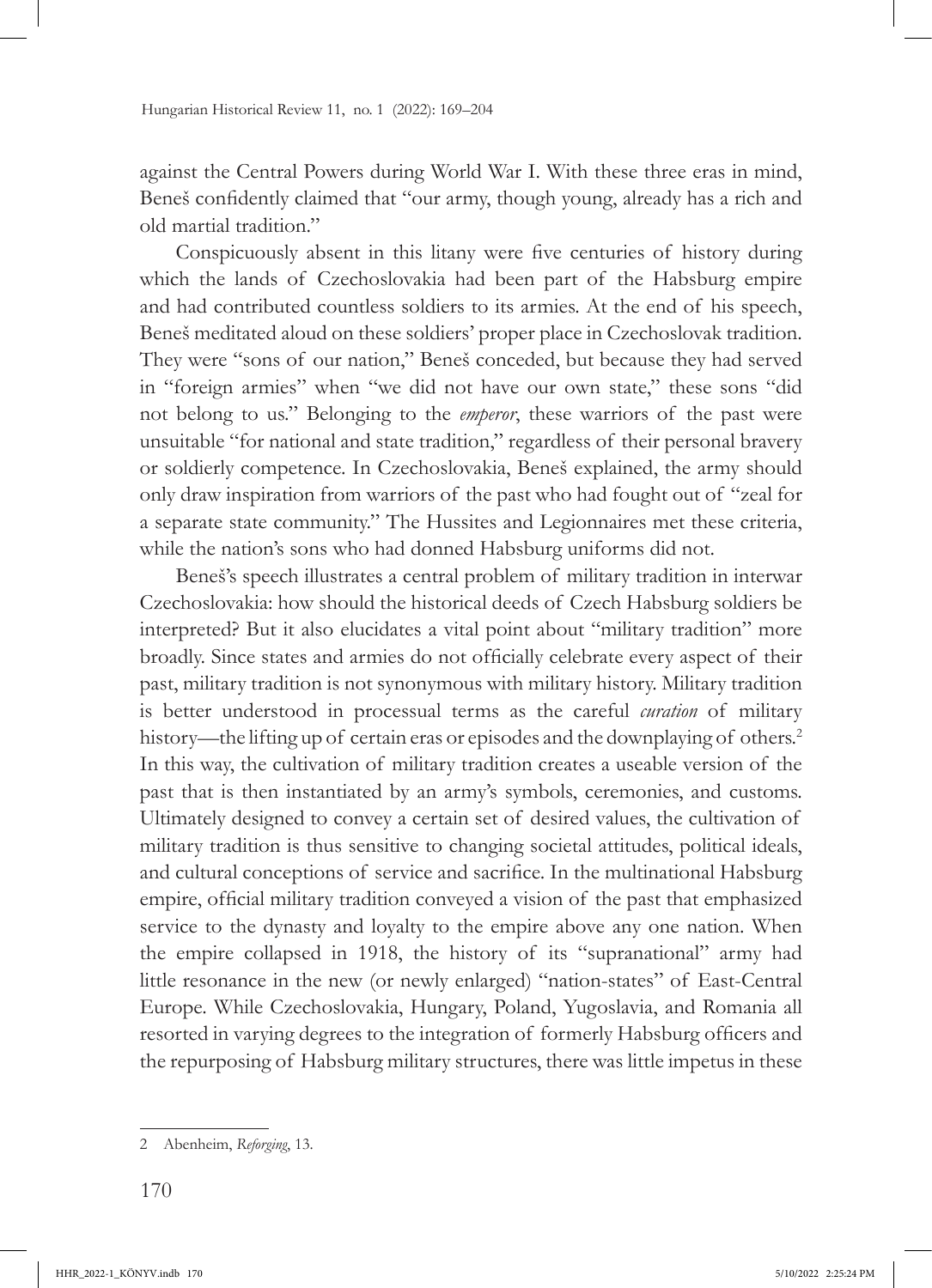states to celebrate such continuities in the realm of official tradition.<sup>3</sup> Instead, evoking memories of the Habsburg army as an oppressive, "denationalizing" institution and explaining the need for radical military transformation, politicians and defense officials promised to build armies that were "brand-new and pristinely national."<sup>4</sup>

If, as the dominant contemporary paradigm would have it, historical development culminated in the eclipse of empire and the emergence of nationstates, then official military tradition would be designed to celebrate those who had fought and died in service of this project. In Poland, for example, recently reconstituted after centuries of partition, the Poles' long history of service in the Habsburg, Hohenzollern, and Romanov armies was sidelined in favor of more recent history, namely, Poland's post-1918 border conflicts with Ukraine and the Soviet Union. Fought in defense of the reunified Polish state by soldiers in Polish uniform, these conflicts had a "national meaning" that was "undisputed."<sup>5</sup> The situation was somewhat different in Yugoslavia, which brought together into a single state the Habsburgs' former South Slav territories and the preexisting Kingdom of Serbia. Many saw the Serbian army as the chief instrument by which this "liberation and unification" of the South Slavs had been achieved. By adopting the Serbian army's prestigious mantle and many of its institutions and cultural assumptions, the Yugoslav army found little need to integrate the history of South Slav soldiers in Habsburg uniform into the narrative of its history, function, and future.<sup>6</sup>

The creation of new national military traditions and the obfuscation of Habsburg military legacies were thus important aspects of the nation-state project in East-Central Europe. As the speech by Beneš shows, Czechoslovakia was no exception. As one scholar has even suggested, it was in Czechoslovakia that the break with the imperial military past was pursued most vigorously.<sup>7</sup> Yet the study of Czechoslovak military tradition also reveals countervailing attempts to reclaim certain elements of the imperial military inheritance. Importantly, the same language of nation used to reject the Habsburg military past could also be used to reclaim parts of it. As this article shows, this occurred primarily

<sup>3</sup> Jedlicka, "Die Tradition"; Marin, "Imperial"; Newman, "Serbian"; Šedivý, "Legionáři"; Zückert, *Zwischen*, 80–95.

<sup>4</sup> Newman, "Serbian," 320.

<sup>5</sup> Mick, "The Dead," 234.

<sup>6</sup> Newman, "Serbian," 332.

<sup>7</sup> Jedlicka, "Die Tradition," 441.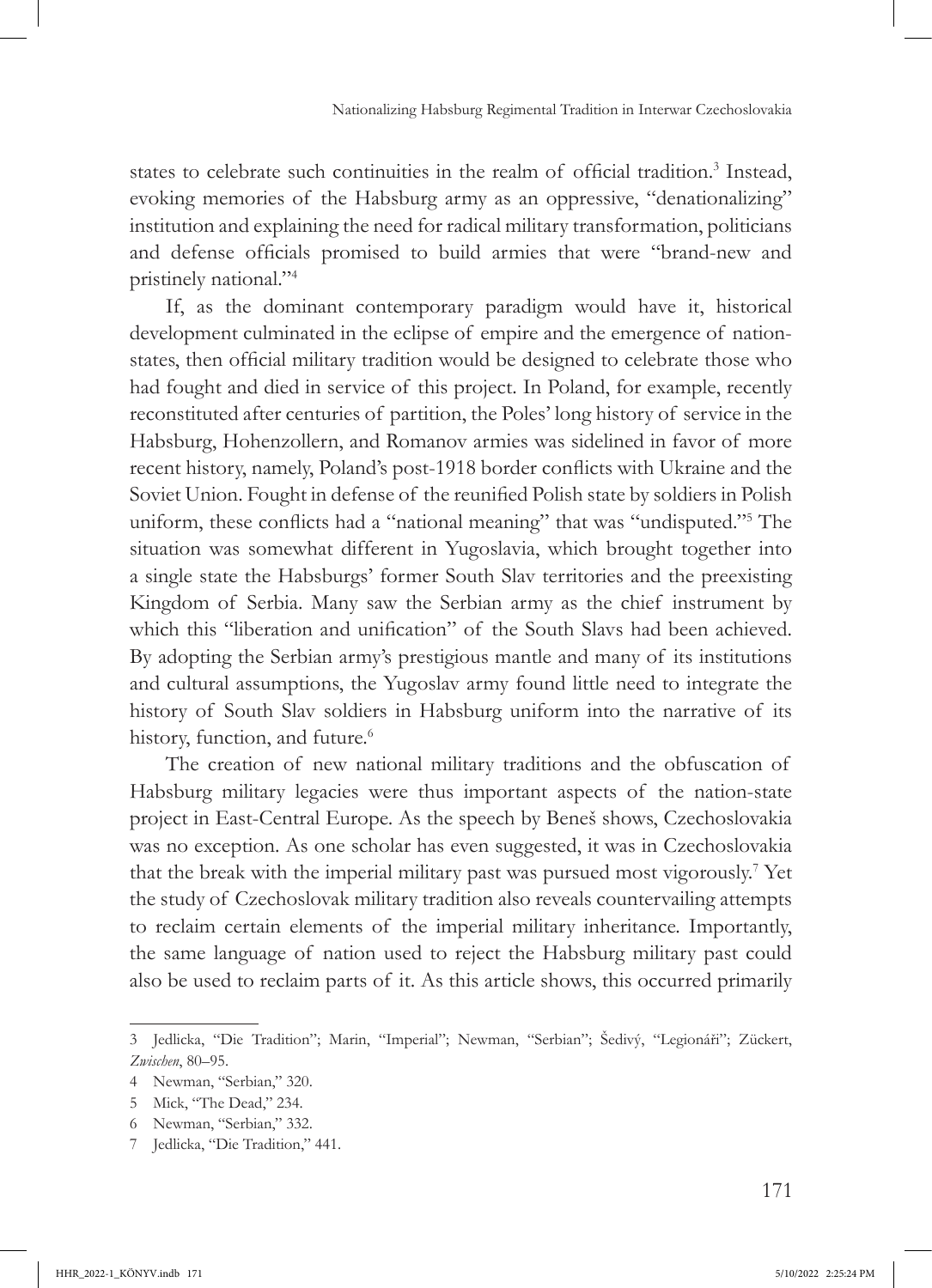at the regimental level. In other words, while the history of the Habsburg *army*  proved difficult to incorporate, the history of its Czech-speaking *regiments* could be rewritten from a more national perspective and made to fit the needs of Czechoslovak military tradition. This "nationalization" of Habsburg regimental history thus offered a subtle means by which to reclaim a useable Czech military inheritance from the wreckage of the multinational empire.

As we shall see, this project had supporters and opponents in interwar Czechoslovakia owing to the ambiguous legacy of the empire's Czech-speaking regiments. Therefore, we will begin in the late Habsburg era and examine two parallel discourses surrounding army regiments: one in which they served as vehicles for imperial propaganda and a second that framed certain regiments as "national" institutions. Next, we will look at the complex history of Czechspeaking regiments during World War I and their eventual deployment, under the Czechoslovak flag, in the young republic's postwar border conflicts. The second part of the article then tackles the development of Czechoslovak military tradition. Here, we focus in particular on regimental veterans' groups, which served as the chief interlocutors and translators of Habsburg regimental history for a Czech national audience. Part three concludes with an investigation of the process by which the Czechoslovak army eventually adopted the history of the empire's Czech-speaking regiments as its own.

## *Between Nation and Empire: Czech-Speaking Regiments in the Habsburg Army*

In the late Habsburg empire, military tradition served the needs of imperial state building. In 1867, after two unsuccessful wars and an ensuing political crisis, the Habsburg empire split into two separate halves: "Austria" and "Hungary."<sup>8</sup> While continuing to recognize the monarchical authority of the Habsburg dynasty, the two halves of "Austria-Hungary" were now legislatively and administratively independent of each other, with both halves having an elected parliament and governing cabinet. One of the few empire-wide institutions to survive this split was the Austro-Hungarian "Joint Army," which continued to recruit soldiers

<sup>8</sup> Officially, the two imperial halves bore the names "Kingdom of Hungary" and "the Kingdoms and Territories Represented in the *Reichsrat*."

<sup>9</sup> Alongside the Joint Army, there also existed two "National Guard" armies, the Austrian *Landwehr* and Hungarian *honvédség*. These forces were administered separately by the Austrian and Hungarian governments but would be deployed alongside the Joint Army in times of war.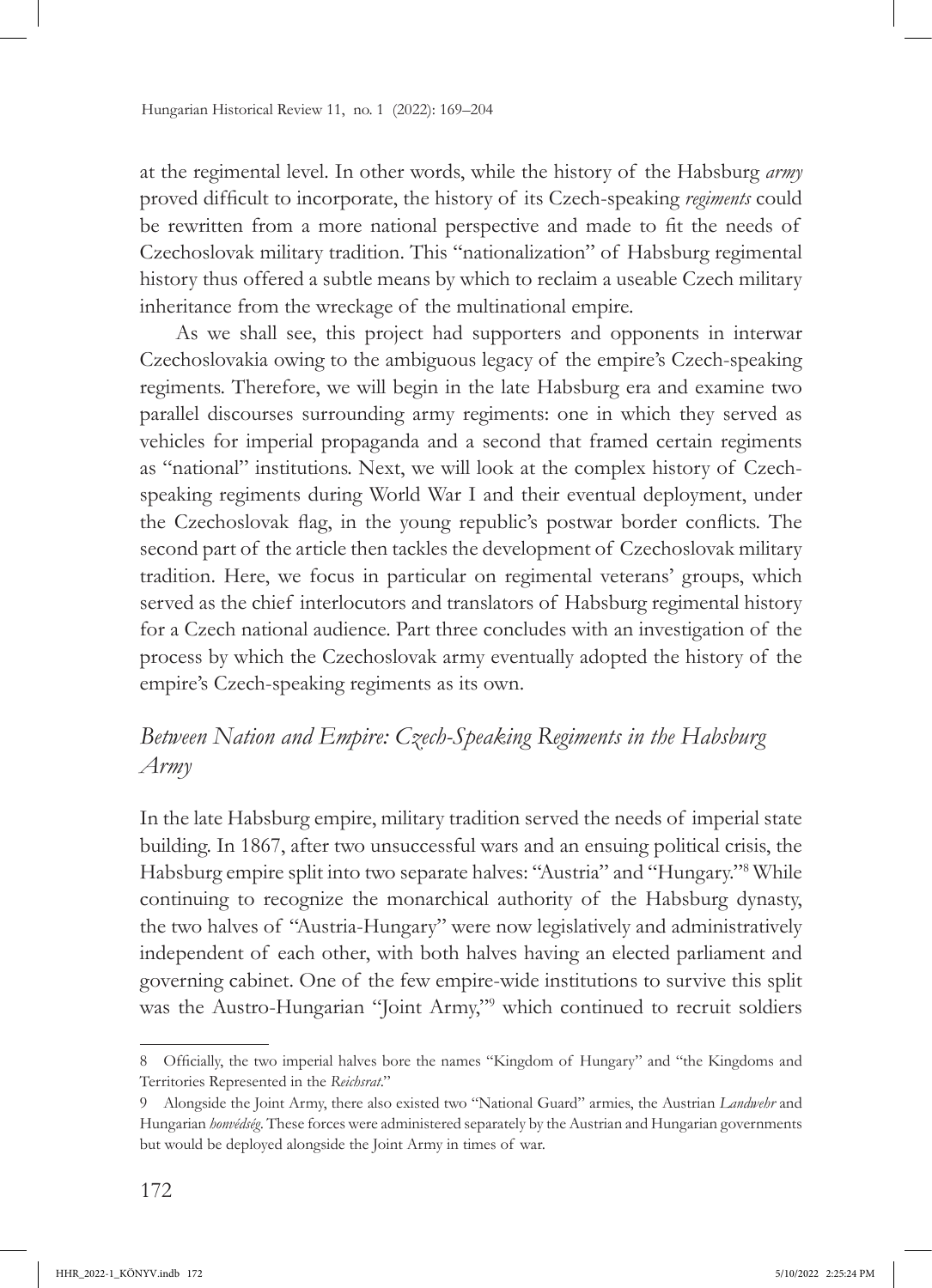from both halves of the monarchy and which was overseen by the Imperial War Ministry in Vienna. Many elites, such as Archduke Albrecht, thus touted the army as the "last cohesive ligament of the split-up monarchy."10 Military tradition became an important arena for instantiating this claim, and the final third of the nineteenth century witnessed an explosion of interest in military *Traditionspflege* (the cultivation of tradition).<sup>11</sup> Military symbols and celebrations conveyed a vision of the past that emphasized the army's historical devotion to the Habsburg dynasty and the unified Habsburg "Fatherland." Some tradition projects, such as the rechristening of Vienna's armory collection as the more ambitious "Army Museum" in 1891, aimed at a broad civilian audience.<sup>12</sup>

Within the military, this project of renewal-through-tradition manifested primarily at the regimental level. This is unsurprising since, as one commentator wrote in 1861, "the history of our army lies in its regiments; in the individual regiments reside the elements of that immense moral force which is called the spirit of the Austrian army."13 While the regiment had always been a pillar of Habsburg army culture, conscious efforts to cultivate regimental tradition increased dramatically in the late nineteenth century. Alongside its customary function as the focus of soldiers' collective military identity, the regiment took on a second, more overtly political function. As another commentator observed during this period, regimental tradition projects contributed to the army's goal of creating not just "internally competent warriors," but also "loyal, contented subjects" inoculated against the "corrosive influence of modern subversive  $ideas$ <sup>"14</sup>

One indicator of the regiment's growing importance in the late nineteenth century is the upsurge in published regimental histories, since, to fulfill their dual military and political functions, regiments needed to codify their own mythical pasts.15 As the Vienna War Archive journal proclaimed in its inaugural 1876 issue,

there is hardly any means more suitable for lifting the military spirit, for invigorating the most noble warrior virtues—love of Kaiser and Fatherland, loyalty to the flag, courage, and willingness to sacrifice—

<sup>10</sup> Allmayer-Beck, "Die bewaffnete Macht," 94.

<sup>11</sup> On the contemporary emergence of *Traditionspflege* in the German empire, see: Abenheim, *Reforging,* 23.

<sup>12</sup> Allmayer-Beck, "Die bewaffnete Macht," 89.

<sup>13</sup> L.W., "Die Herren," 357.

<sup>14</sup> "Die Pflege," 249–50.

<sup>15</sup> Meteling, "Regimentsideologien," 30.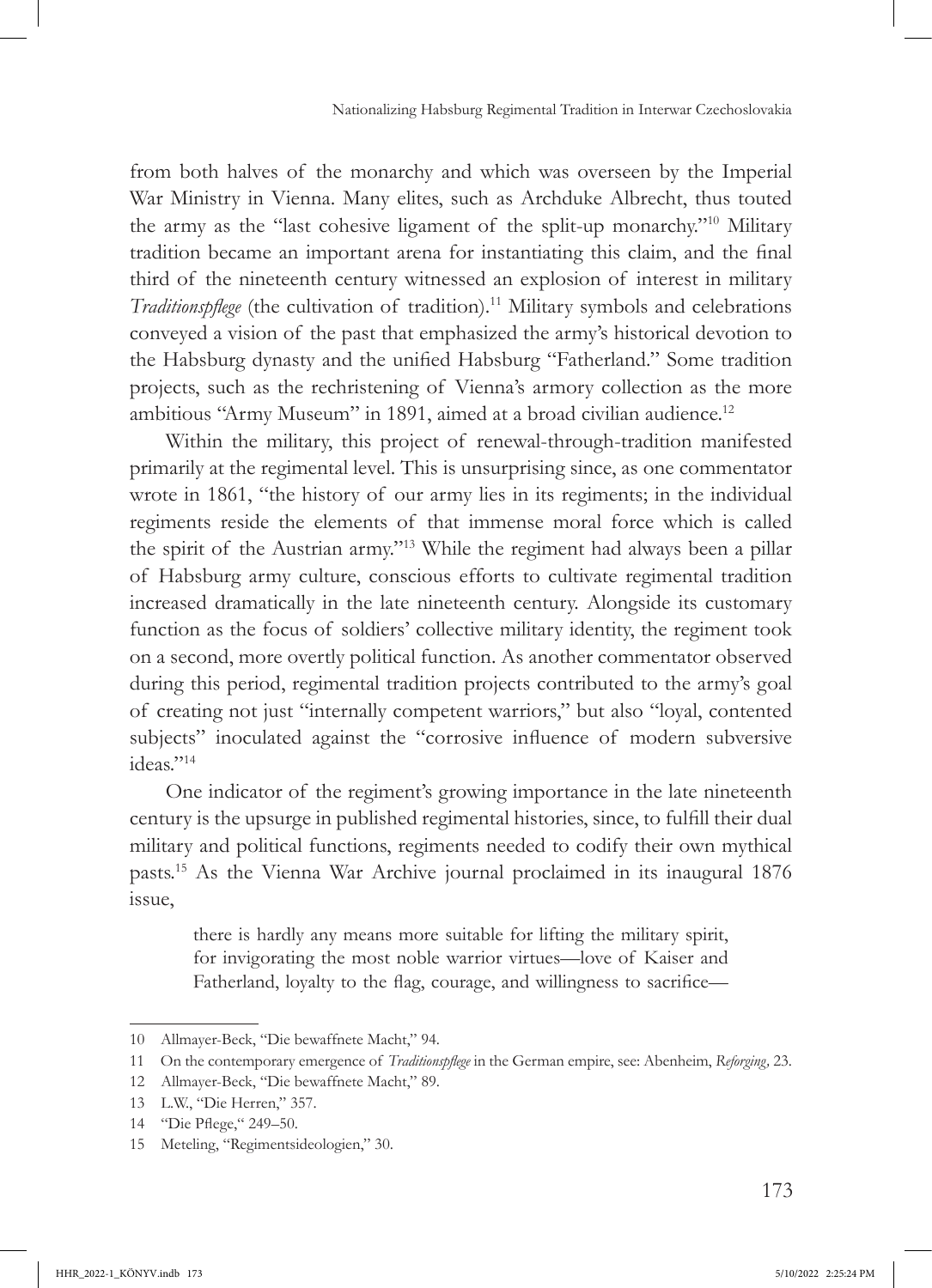than a glance backward on the glorious past of the unit to which the soldier belongs as a family member…16

The same article then provided practical guidelines on the style, content, and structure of an ideal regimental history. With this sort of technical support and subsidized printing costs at court publishing houses,<sup>17</sup> Austria-Hungary saw 198 new regimental histories published between 1860 and 1906, compared with only 24 in the preceding half decade.18 To supplement these tomes, which were usually written in German (the army's official language of command), many regiments published abridged versions for use by the common soldier. Written in the soldiers' native languages and focusing on acts of bravery by the humble infantryman, these volumes were often distributed to soldiers to mark special regimental occasions, such as the dedication of a new battle flag.<sup>19</sup> As one commentator wrote in 1899, presenting soldiers with this sort of material offered a necessary corrective to public-school education, which the author considered overly fixated on local or national affairs. It was through army and regimental history, he argued, that soldiers would be exposed to "real history," that is, "the history of the whole monarchy" *(Gesammt-Monarchie)*. 20 If, as many hoped, the army was to become a true "school of the peoples," then its regiments would be the classrooms.21

Yet while military elites idealized the regiment as an engine of imperial patriotism, there existed a parallel discourse in which the regiment embodied local or regional particularisms.<sup>22</sup> The origins of this discourse lay in the late eighteenth century, during which Austria's regiments were "territorialized," that is, tied to specific recruiting districts. Thus, by the late nineteenth century, many Bohemian regions had been home to the same regiment for nearly a century. The 35th Infantry Regiment, for example, had made its home in the city of Plzeň since 1771.<sup>23</sup> To be sure, for most of the nineteenth century, the army purposely

<sup>16</sup> "Ueber die Verfassung," 5.

<sup>17</sup> Lukeš, "Plukovní kroniky," 40–41.

<sup>18</sup> Zitterhoffer, "Die Heeres-," 1451–70.

<sup>19</sup> See, for example: *Listy v úpomínku*.

<sup>20</sup> "Die Pflege," 250–51.

<sup>21</sup> On the "school of the peoples" concept, see: Leonhard and von Hirschhausen, "Does the Empire strike back?" 209–10.

<sup>22</sup> For a discussion of regional and regimental identity during the Napoleonic wars, see: Baird, "According."

<sup>23</sup> Von Wrede, *Geschichte*, vol. 1, 366.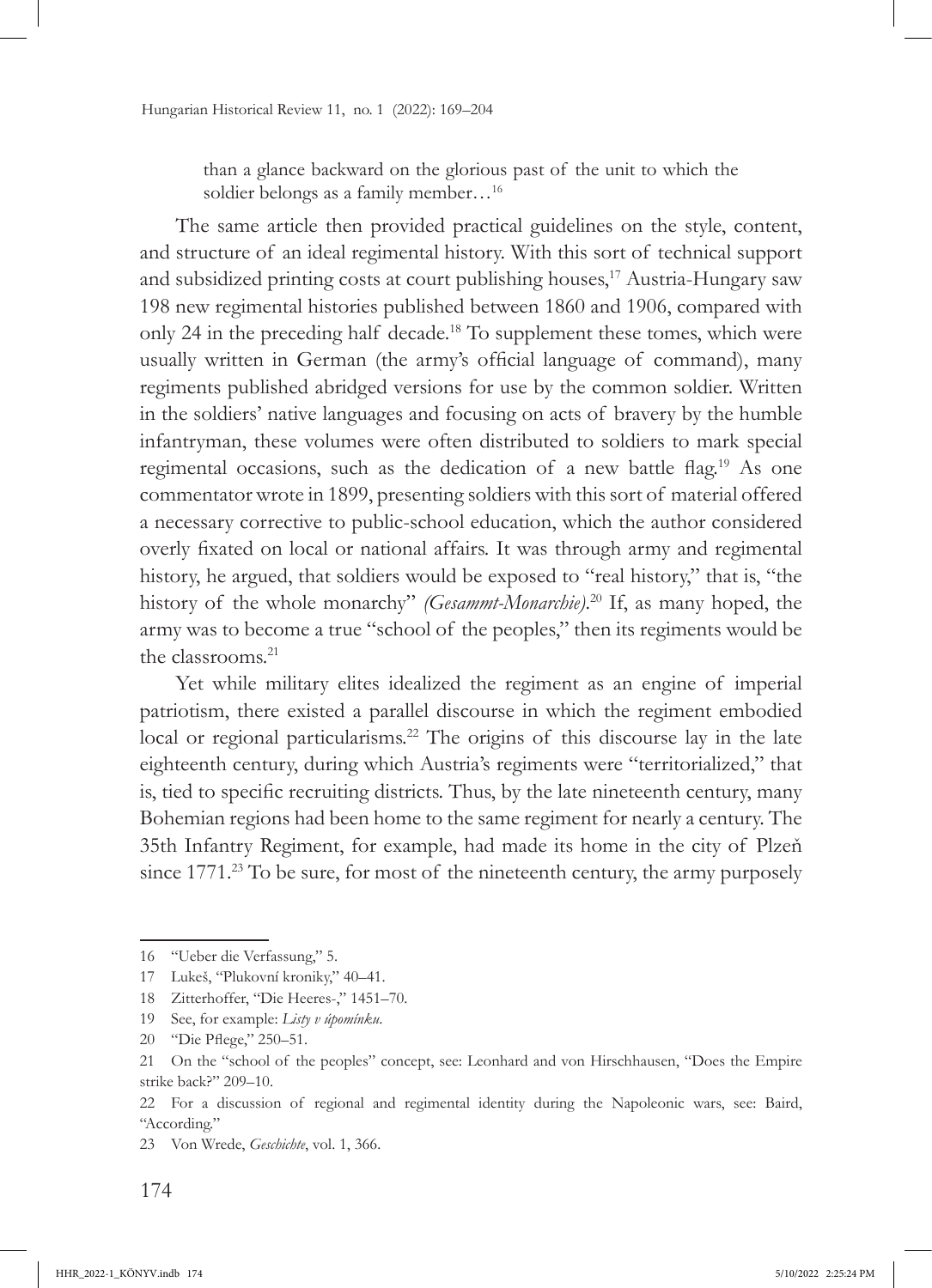stationed most regiments far from their home districts.<sup>24</sup> Nevertheless, these units saw generations of local men pass through their ranks, and as a result, they often became popular symbols of local or regional identity. Both inside and outside the ranks, colorful nicknames like the 28th Regiment's *Pražské děti* (Children of Prague) expressed the local character of particular units.

The territorialized nature of Habsburg regiments also tended to give them certain ethnolinguistic profiles. By 1914, the Bohemian lands were home to around forty infantry regiments, a few of which were quite homogeneous. Examples here include the mostly Czech-speaking 102nd and mostly Germanspeaking 73rd from south-central and northwestern Bohemia, respectively. But most Bohemian regiments, especially those recruited from districts along the Czech-German "language frontier," included both Czech-speaking and German-speaking soldiers in varying ratios.25 Even in these "mixed" regiments, administrators tried to organize soldiers into linguistically homogeneous subunits (i.e., battalions or companies). By requiring soldiers to select their preferred language and then organizing them accordingly, this practice encouraged soldiers to think of themselves in increasingly national terms.<sup>26</sup> This policy also affected public perception of local regiments. As Tamara Scheer has argued, regiments were often "not regarded publicly as Habsburg supra-national entities, but were identified by their regimental languages as, for example, Czech, German, or Hungarian."27 For Bohemia's mixed regiments, this sort of national coding proved more complex. South Bohemia's 75th Regiment, comprising about 80 percent Czech speakers and 20 percent German speakers, provides an interesting example. When the regiment received a new battle flag in 1912, the ceremony included a rendition of the Czech national hymn "Kde domov můj" (Where is My Homeland?) by the regimental band. But later, at a luncheon for military and civilian VIPs, one speaker pointed out that "both of the local district's nationalities serve in the home regiment." He continued by expressing hope that "the harmony of both nations represented in the regiment should shine as an example for the harmony of both nations inhabiting our beautiful homeland."28 In this way, people often discussed Habsburg regiments, whether homogeneous or mixed, in terms of their "national" profile.

<sup>24</sup> Rothenberg, *The Army*, 110.

<sup>25</sup> On the "language frontier" concept, see: Judson, *Guardians of the Nation*.

<sup>26</sup> Scheer and Stergar, "Ethnic Boxes," 583.

<sup>27</sup> Scheer, "Habsburg Languages," 67.

<sup>28</sup> "Dvojí významnou slavnost," 85.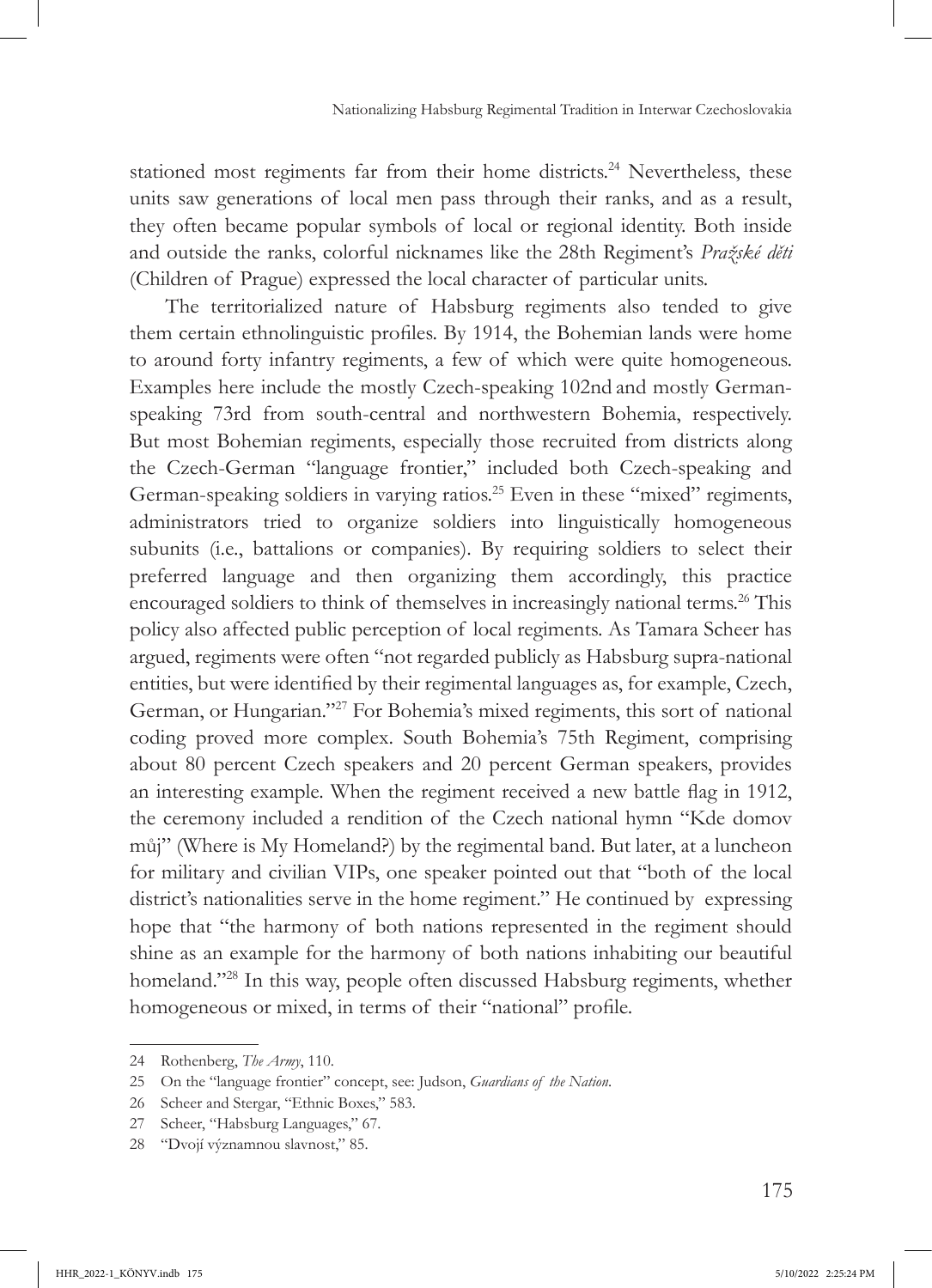These parallel discourses of the regiment—as embodiments of empire or nation—were not necessarily mutually exclusive. Even among military intellectuals, some suggested that celebrating regiments' national character strengthened their ability to popularize imperial patriotism at the local level.<sup>29</sup> Regimental ceremonies, popular fixtures of the festival calendar, lend credence to this argument. In 1883, for example, Mladá Boleslav's Czech-speaking 36th Regiment marked its 200th jubilee with an extravagant, weekend-long ceremony. In a printed address prior to the event, the city's mayor encouraged citizens to help celebrate their "homeland regiment," which "has our sons [and] our brothers in its ranks."<sup>30</sup> On the day of the jubilee, inhabitants responded eagerly to the mayor's call and thronged the streets in their thousands. Some adorned their homes with banners reading "To the success of the 36th Regiment!" and "God bless the arms of our regiment!"<sup>31</sup> Crown Prince Rudolf attended the event, having served with the 36th from 1878 to 1880, and his presence lent it an air of imperial majesty. The nationally oriented regional newspaper *Jizeran* responded well to the event, noting that "our people [*lid*] has merged with the military to such an extent that it took this military celebration as its own and made it into a national celebration." At night, the report continued, "a national celebration in the truest sense of the word" took place. Fueled by music from the regimental band and beer dispensed at tents for each of the regiment's companies, soldiers and civilians celebrated well into the night.<sup>32</sup> Public celebrations of this kind demonstrated the regiment's capacity to embody local and national pride within an overarching imperial framework.

At the same time, particularly in the immediate prewar decades, Czechspeaking regiments increasingly found themselves the subjects of controversy. Around the turn of the century, Bohemia's increasingly polarized nationality politics induced bouts of public unrest during which Czech-speaking formations sometimes refused orders to pacify protestors.<sup>33</sup> In 1898, Prague's 28th Regiment also generated controversy after three of its reservists responded to their commanding officer with the Czech word *zde* (present) rather than the prescribed German response *hier* at an annual muster. This provocation, for which the soldiers in question received two days' confinement, became a cause

<sup>29</sup> W.P., "Ein Nachwort," 3.

<sup>30</sup> "Anläßlich," 4.

<sup>31</sup> "Slavnosť plukovní (Dokončení)," 4.

<sup>32</sup> "Slavnosť plukovní," 2.

<sup>33</sup> Dvořák, "Kus," 5–6.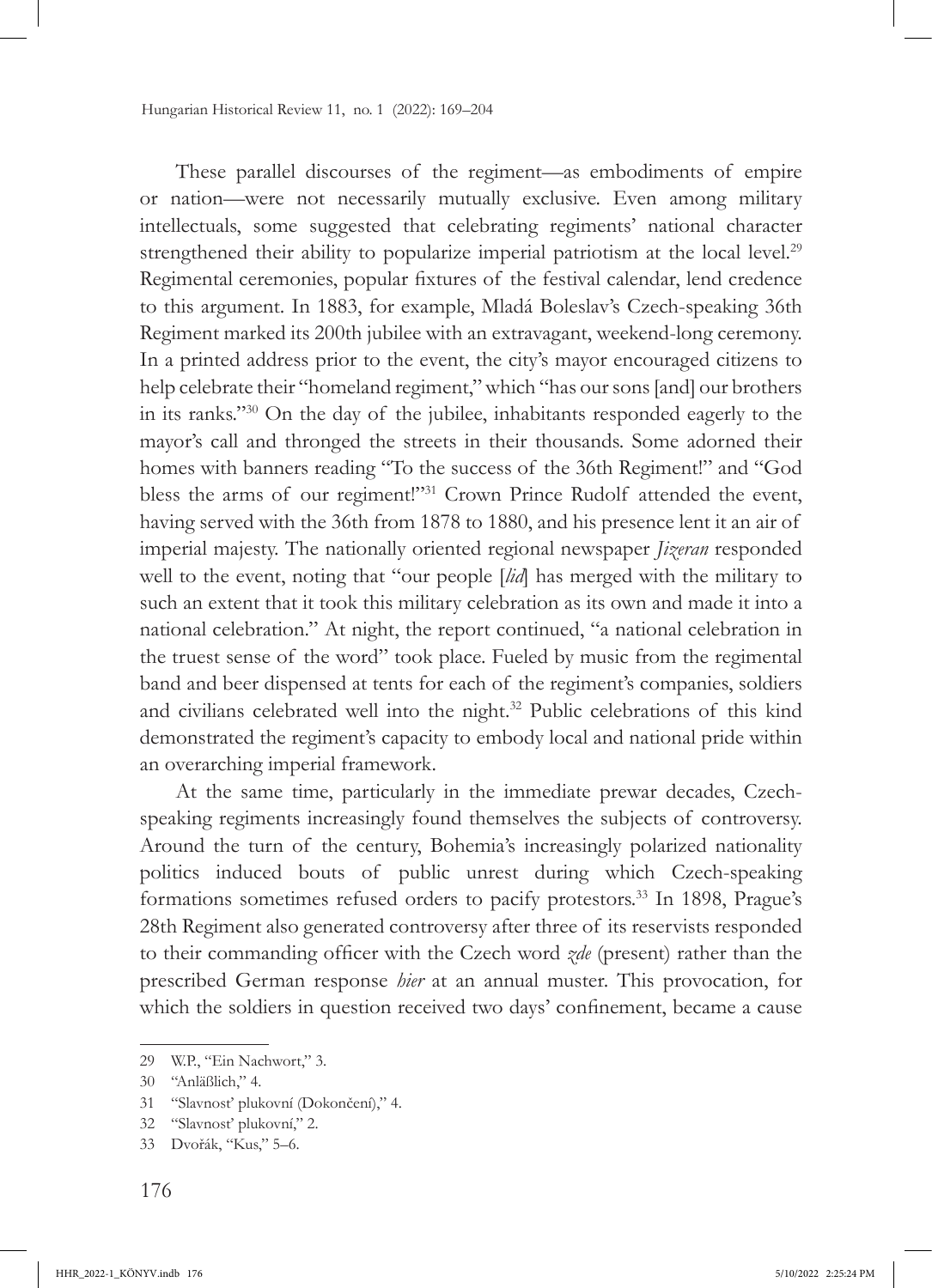célèbre for Czech politicians, who, by vigorously defending the accused, sought to solidify their nationalist credentials among the voting public.<sup>34</sup> During partial army mobilizations in 1908 and 1912 intended to cow neighboring Serbia, several Czech-speaking formations refused to board troop trains and were declared to be in a state of mutiny. Motivating factors here included pan-Slavist sentiment that is, antipathy toward war with the "brother" nation of Serbia—as well as local squabbles between Czech-speaking and German-speaking soldiers.<sup>35</sup> Yet while soldiers usually held back from criticizing the empire or dynasty, per se, military officials increasingly associated Czech-speaking regiments with disloyalty and disobedience.

The outbreak of war in 1914 sharpened these suspicions. In the spring of 1915 on the eastern front, significant elements of Prague's 28th and Mladá Boleslav's 36th Regiment allegedly deserted en masse to Russian lines. At the time, military investigators explained this behavior as a function of the Czech soldier's inherent disloyalty, and, after two centuries of service, both historic units were disbanded. But as recent scholarship has shown, these "mass desertions" often had less to do with nationalism or disloyalty and much more to do with poor logistics and planning, which left the accused regiments in untenable military positions.36 Indeed, it was the military's overzealous *reaction* to these events that tended to sharpen soldiers' national grievances. One method used by the military involved reducing the percentage of Czech speakers in individual units. This meant assigning new recruits not to their local regiments, but to supposedly more "dependable" ones—usually German-speaking or Hungarianspeaking units.<sup>37</sup> Reducing the proportion of Czech-speaking soldiers also meant diluting traditionally Czech-dominated units. In 1914, for example, Čáslav's 21st Regiment was 80 percent Czech-speaking, but by 1918, this figure had dropped to 75 percent.<sup>38</sup> This experiment often had unintended consequences. Assigning soldiers to regiments dominated by speakers of a different language tended to exaggerate their perceptions of national difference, which were even further inflamed in the later war years, as worsening supplies caused some to associate access to provisions (or lack thereof) with certain national groups.<sup>39</sup>

<sup>34</sup> Hutečka, "Politics," 121–25.

<sup>35</sup> Hutečka, "Politics," 127.

<sup>36</sup> Lein, *Pflichterfüllung*; Reiter, "Die Causa"; Schindler, *Fall*, 142–45.

<sup>37</sup> Šedivý, *Češi*, 65; cited in Kučera, "Entbehrung," 124.

<sup>38</sup> Plaschka et al., *Innere Front*, vol. 2, 336.

<sup>39</sup> Kučera, "Entbehrung," 124, 134.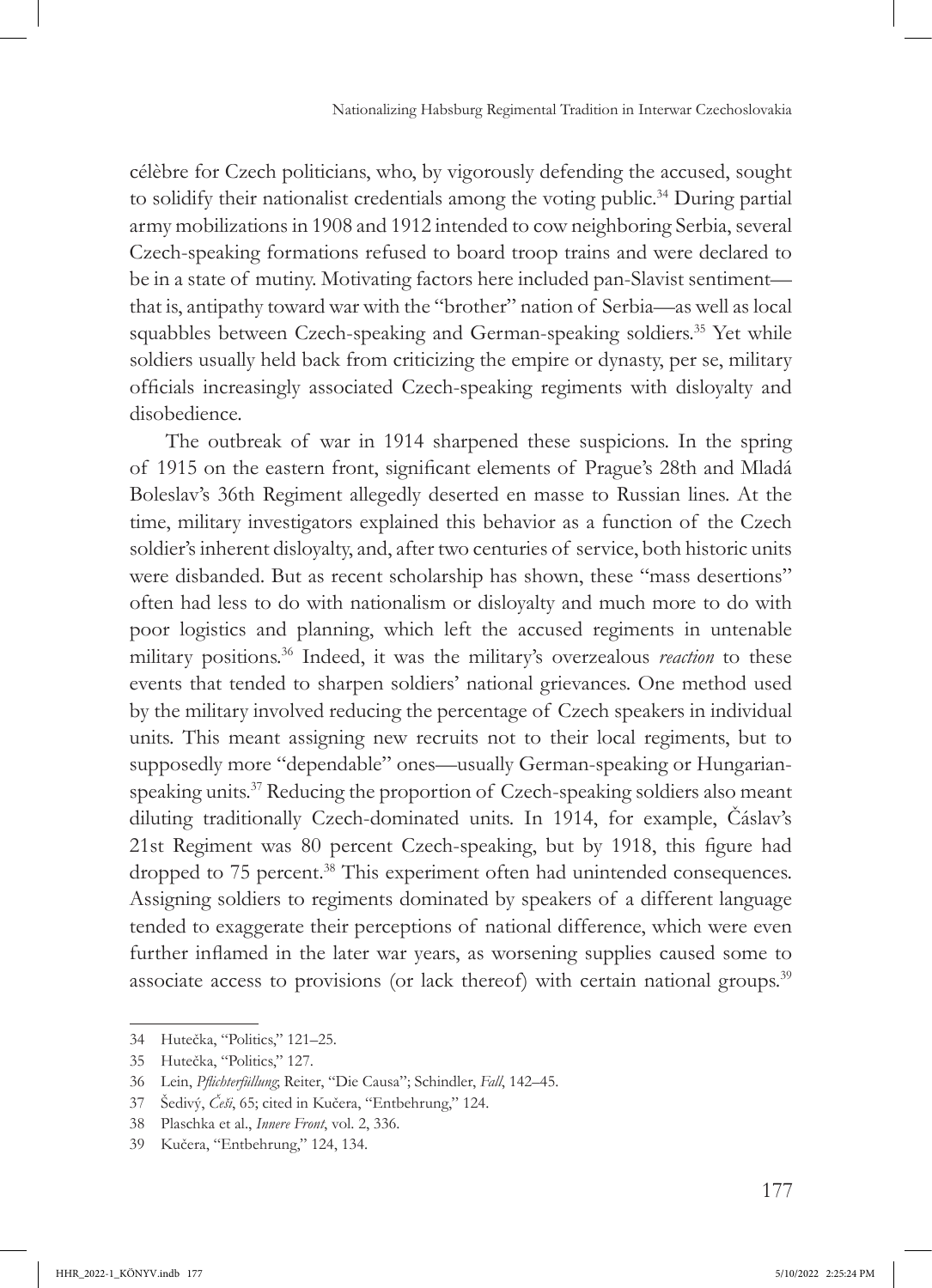Nevertheless, in spite of mass casualties, dwindling supplies, continued outbreaks of insubordination, and the intensification of rank-and-file nationalism, Czechspeaking regiments proved themselves generally capable. This was particularly true on the Italian front, where pan-Slavist critiques of the war had less purchase.<sup>40</sup> In 1917, the Italian 3rd Army issued a report to subcommanders warning them not to assume that Slavic units would present easy targets. The report mentioned Czechs in particular, noting that they "defend themselves with unrivaled tenacity and would rather let themselves be killed in the trenches [...] than surrender."<sup>41</sup> By one account, soldiers of south Bohemia's 91st Regiment had a particularly fearsome reputation among the Italians, earning them the nickname "Green Devils" on account of their green regimental facings.<sup>42</sup>

In October 1918, as the empire reached its breaking point and national governments began to emerge across the Habsburg imperial space, these new states' competing territorial claims led to new conflicts. In Prague, the new government faced a German separatist movement in the western borderlands, Polish claims to the contested city of Těšín, and a Hungary determined to hold its Slovak territories. In desperate need of troops, Prague made extensive use of Czech-speaking Habsburg formations returning from the front. In a few cases, entire Habsburg regiments escaped the collapsing front in good order and placed themselves at Prague's disposal. Such was the case for west Bohemia's 88th Regiment, for example. During its return voyage from the Balkan front, the regiment's Czech-speaking personnel deposed their commander and elected a reserve officer to take his place. Swapping their Habsburg army badges for cockades in the red-white colors of Bohemia, they also decided to part ways with their German-speaking regimental comrades and proceed as a "Czech" regiment in the service of the new government.<sup>43</sup> In other instances, like that of the 75th, the brunt of the field regiment fell captive during the Italians' lastminute Vittorio Veneto offensive.<sup>44</sup> In such cases, only the regiments' reserve battalions made it home, where they then served as skeleton formations for the construction of new field units.

Whatever the specific circumstances, these formerly Habsburg units came to comprise the so-called "domestic army" and, with orders from Prague, they

<sup>40</sup> Hladký, "Czech Soldiers," 75–76.

<sup>41</sup> Šedivý, *Češi*, 137; quoted in Hladký, "Czech Soldiers," 78.

<sup>42</sup> Beneš, "Vojákům."

<sup>43</sup> Prokop, "Stručné dějiny," 285 (VHA, fond ppl. 38, k. 6 "Historické zprácování).

<sup>44</sup> Solpera, *Komplikovaná*, 20.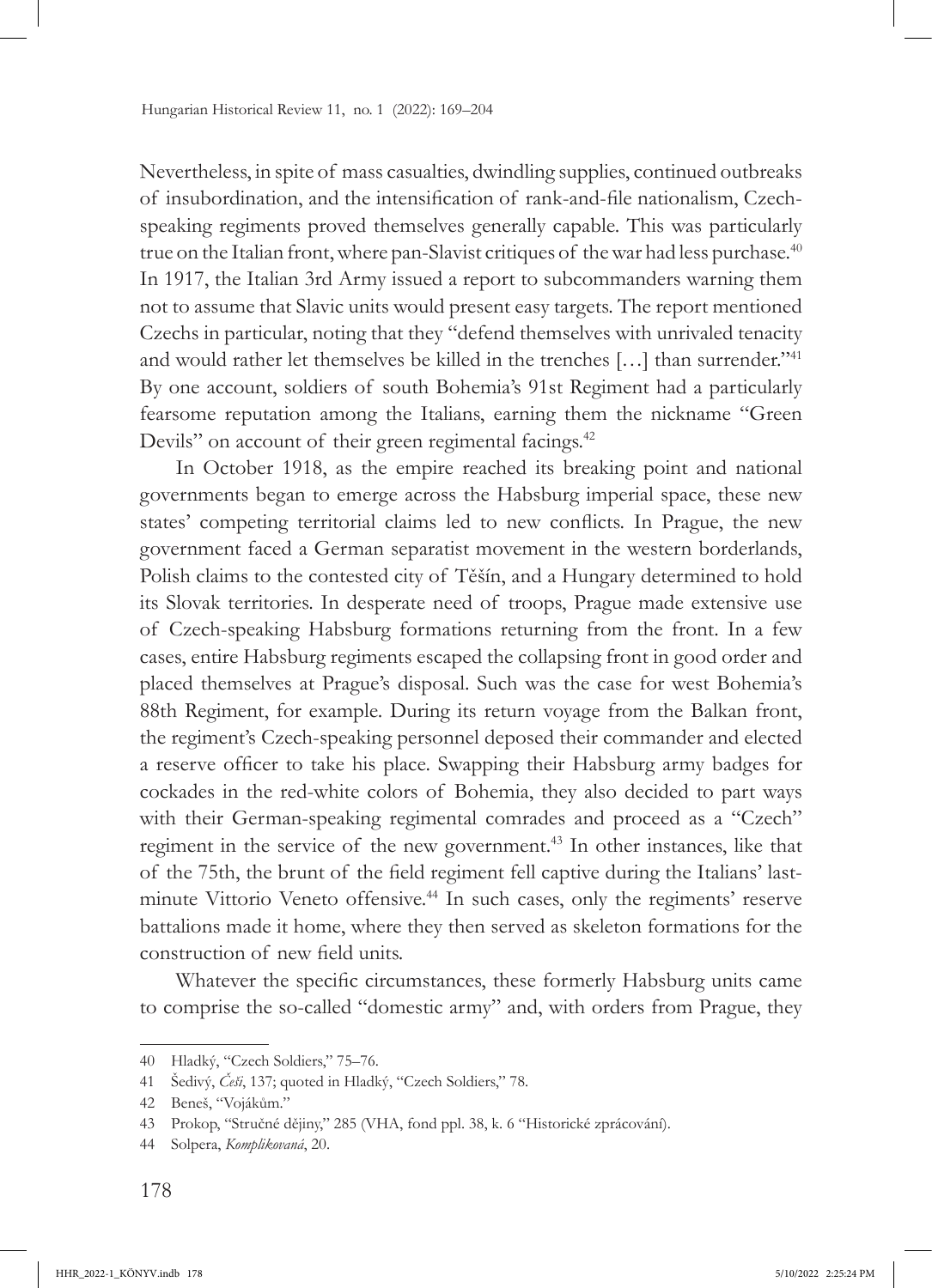helped pacify the German separatist borderlands. By December 1918, elements of the Czechoslovak Legions began to trickle home and join the "domestic army" in the field. After a brief showdown with Polish troops over the fate of Těšín, this composite Habsburg-Legionnaire army deployed to Slovakia, which had been claimed by both Prague and Budapest. The 1919 battle for Slovakia pitted the ad hoc Czechoslovak forces against a relatively well-organized Hungarian army and, while the conflict was ultimately decided in Czechoslovakia's favor by Allied intervention, the campaign nevertheless exposed severe organizational weaknesses in the improvised Habsburg-Legionnaire army. Through the winter of 1919–20, in an attempt to place the improvised army on a more permanent organizational footing, the Czechoslovak Ministry of National Defense oversaw a process of army "unification."<sup>45</sup> During this process, fifty-one formerly Habsburg regiments amalgamated with twenty-one formerly Legionnaire regiments to form forty-eight brand-new Czechoslovak regiments.<sup>46</sup> For the remainder of the interwar period, these forty-eight units, with institutional origins in the regiments of old Austria, formed the main combat branch of the Czechoslovak army.

As we have seen in this first section, the history of the Habsburg empire's Czech-speaking regiments is one of ambiguity. On the one hand, regimental tradition became an important vehicle for Habsburg "Fatherland" propaganda in the late nineteenth century. Yet these same regiments often became equally important embodiments of Czech national pride at the local level. Within the ranks, regimental linguistic practice tended to increase soldiers' sense of national self-identification, while controversial acts of insubordination—and their politicization by Czech nationalist parties—earned Czech-speaking regiments a reputation as "unreliable." The war introduced its own ambiguities. Highly publicized instances of "mass desertion" seemed to confirm military elites' worst suspicions regarding Czech-speaking regiments, even as some of these units proved to be model combat formations. Finally, in 1918 and 1919, formerly imperial regiments provided a central element of Prague's improvised national army and, after 1920, the institutional basis of the permanent Czechoslovak army itself. Embodying both empire and nation, the old Czech-speaking regiments of the Habsburg army created interpretive controversy in the new republic.

<sup>45</sup> Břach and Láník, *Dva roky,* 127–30.

<sup>46</sup> Fidler, "Unifikace," 165–68.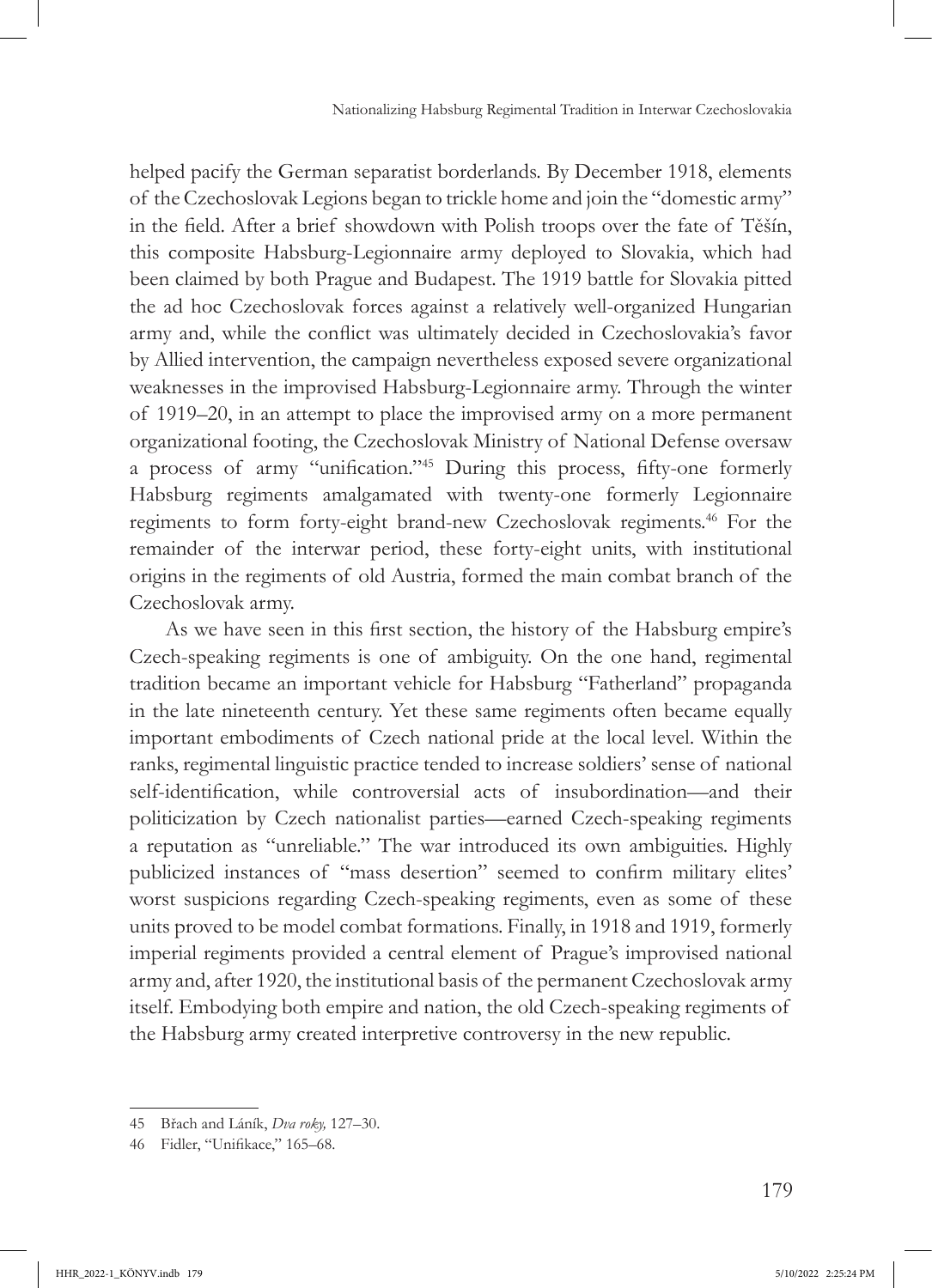#### *War Veterans and the Nationalization of Habsburg Regimental History*

Like their Habsburg counterparts several decades earlier, Czechoslovak state builders understood the political benefits of a well-articulated body of military tradition. While official Habsburg military tradition conveyed a historical vision of loyalty to dynasty and Fatherland, the nascent Czechoslovak army was to embody the principles of democracy and national self-determination that had legitimized the Republic's creation. Thus, the army looked to the wartime Czechoslovak Legions as its chief wellspring of historical identity.<sup>47</sup> First organized in 1914 by émigré Czechs living in Russia and later bolstered by Czech-speaking and Slovak-speaking volunteers from Russian POW camps, the Legionnaire units eventually saw service with the French, Italian, and Russian armies. Having taken up arms against the empire during the World War, the Legionnaires best exemplified Czech national resistance to Habsburg rule and were widely understood as having played the key role in securing Czechoslovak independence. In popular culture, the Legions were also seen as the direct predecessors to the postwar Czechoslovak army.<sup>48</sup> In a process Martin Zückert has labeled the "state invention of military tradition," the Ministry of National Defense created a number of memory institutions to cultivate this mythology.<sup>49</sup> New army traditions such as holidays, unit designations, and the uniforms of the Prague Castle honor guard were designed to reflect the army's Legionnaire origins.50 For a civilian audience, the Legionnaire veterans became paragons of citizenship and masculinity, and their privileged "national warrior" status was underscored by public commemoration, political access, and generous social benefits.<sup>51</sup>

The state's invention of Czechoslovak military tradition thus promulgated an exclusive vision of Czech military identity. The Czech soldier worthy of emulation was one who had striven for political independence and who had resisted foreign (i.e., "Habsburg") domination. The 1935 speech by President Beneš that opened this article made essentially the same claim. The Czech soldier in Habsburg uniform may have been a competent warrior, but he had not contributed to the project of Czech independence as had, for example, the

<sup>47</sup> Jedlicka, "Die Tradition," 441.

<sup>48</sup> Zückert, *Zwischen*, 81–85.

<sup>49</sup> Zückert, "Memory," 112–14.

<sup>50</sup> Šedivý, "Legionáři," 228–29.

<sup>51</sup> Stegmann, "Soldaten und Bürger, 30–37.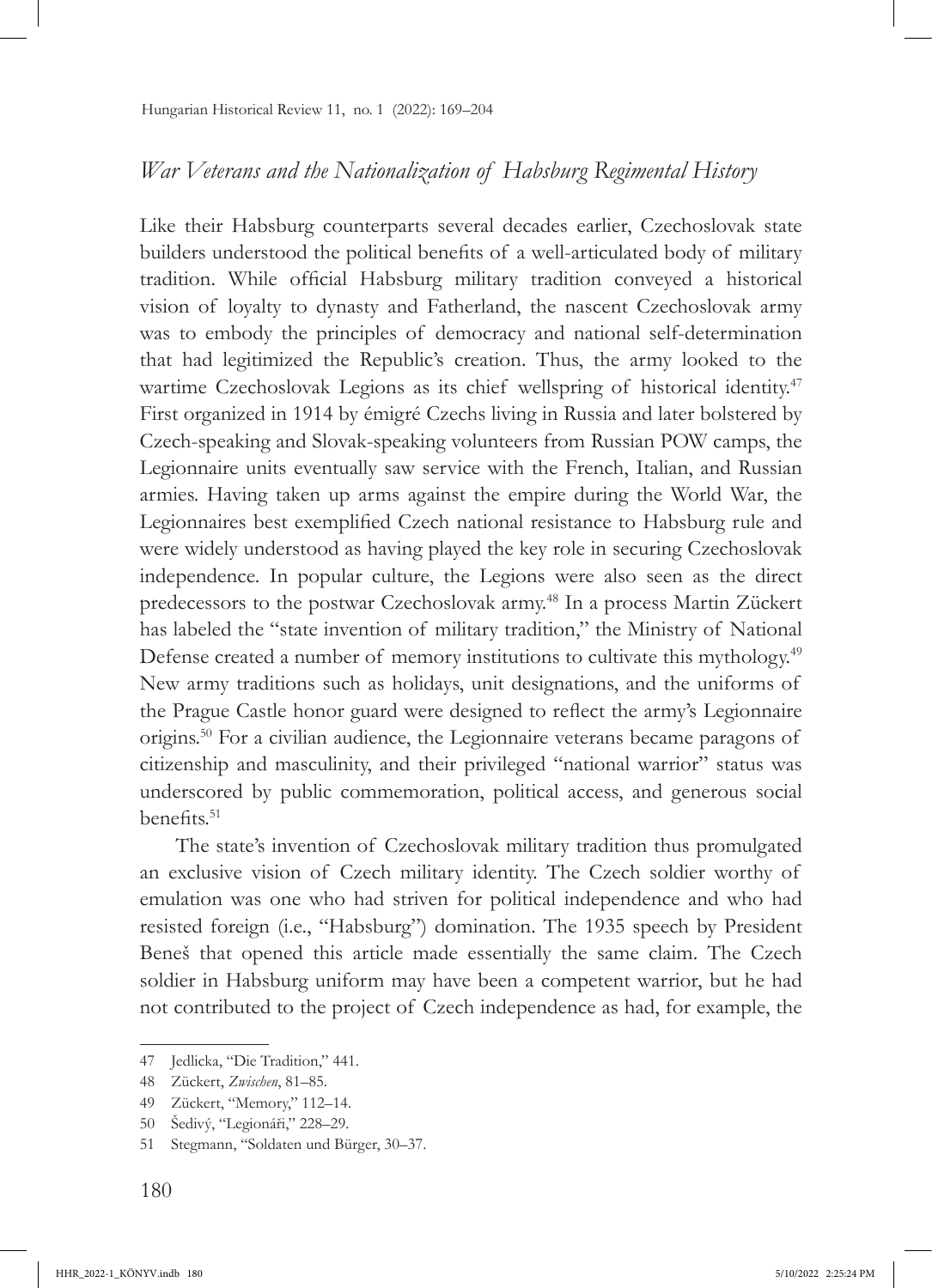Legionnaires or Hussites. Embedded within this distinction was a state-centric, teleological understanding of history in which the struggle for statehood gave conceptual unity to an otherwise disjointed Czech military identity. Thus, in terms of official tradition, the centuries of Czech service in the Habsburg military became something of a historical black hole.

In this context of institutional amnesia, custodianship of Habsburg regimental history passed into the hands of Habsburg war veterans. Numbering at least one million, Czechoslovakia's Habsburg veterans were a socially, politically, and ethnolinguistically diverse population with an equally diverse range of veterans' groups. Some veterans' groups organized on the basis of a specific political ideology, while others relied on a shared sense of unique victimhood (there were, for example, groups for war invalids and former POWs).<sup>52</sup> Of interest here are those veterans who continued to value their Habsburg regimental affiliations and participated in veterans' groups based on these shared identities.

The Czech regimental veterans' movement can be roughly divided into two phases, coterminous with the two interwar decades. During the 1920s, Czech regimental groups were small, few in number, and disunified. Early examples include groups dedicated to Prague's 28th and Mladá Boleslav's 36th. At this point, though, Czech regimental groups paled in comparison to those of German-speaking veterans centered primarily in north Bohemia.53 Wary of these German groups in particular, some military officials requested a ban on regimental organizing. After the administration refrained from a general ban, both Czech and German regimental groups were permitted to operate, though under government observation (see section three). Still, the number and size of Czech regimental groups remained low. This lack of interest, which was mostly self-imposed among Czech-speaking veterans, changed dramatically around the late 1920s. As historian Jiří Hutečka has suggested, the worldwide economic depression caused many veterans to lose their jobs and breadwinner status, which encouraged many to reappraise their wartime service in search of a lost sense of masculine pride. Simultaneously, the rise of Nazi Germany and the threat of another major war encouraged many Czech-speaking veterans to position themselves as sage witnesses to the last great European conflict.<sup>54</sup>

This conceptual sea change resulted in an explosion of Czech Habsburg regimental groups. In south Bohemia, veterans of the 75th Regiment established

<sup>52</sup> Šmidrkal, "The Defeated," 86–90.

<sup>53</sup> Ibid., 87–88 and 93–95.

<sup>54</sup> Hutečka, "Žižka, Not Švejk!"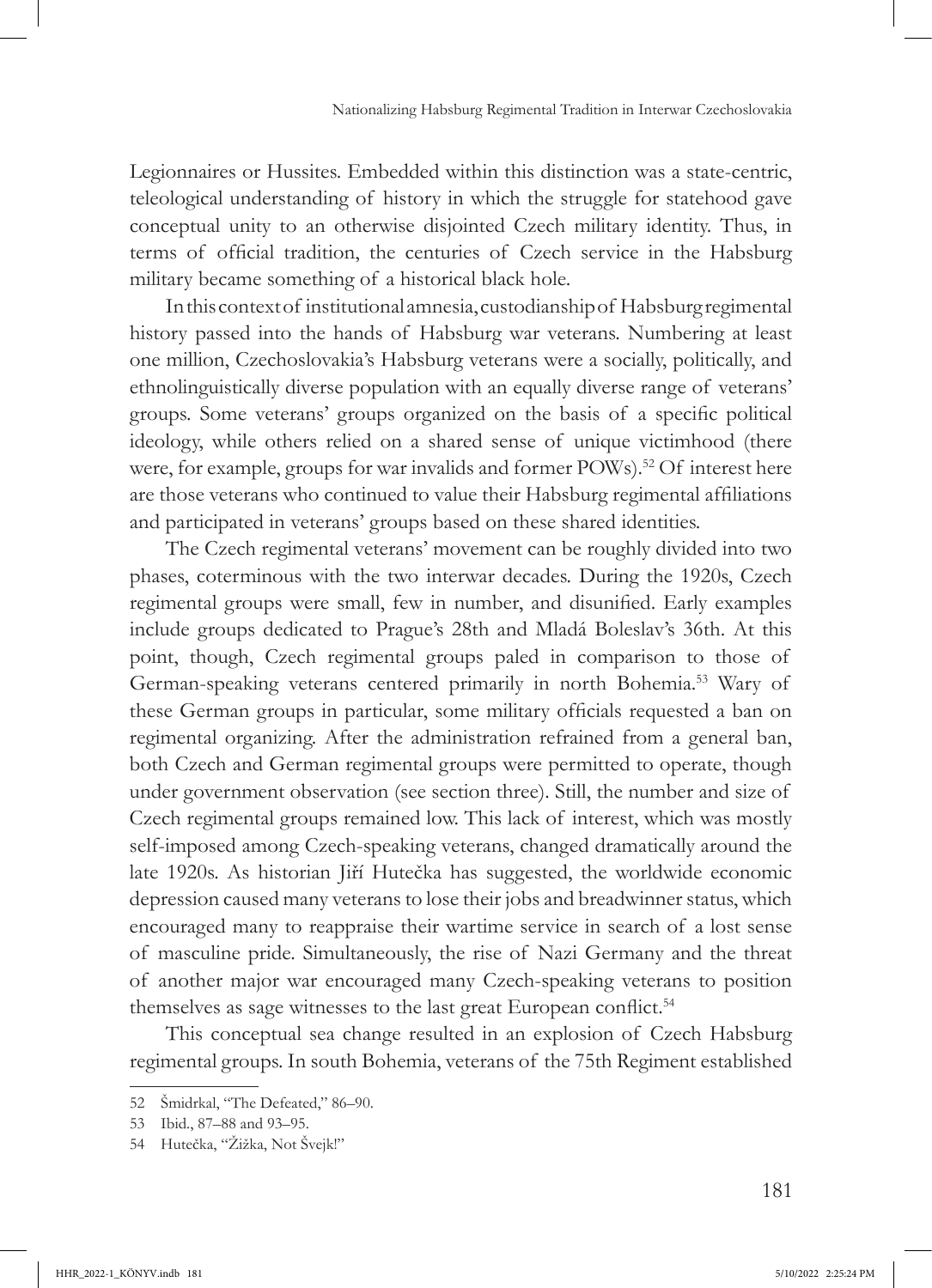an organization in 1932 that by 1936 had grown to 1,347 members and eight local chapters.<sup>55</sup> Veterans of the 102nd Regiment, meanwhile, organized a large association that eventually included 24 local chapters and 3,467 members.<sup>56</sup> This association even published its own monthly newsletter, *Stodruhák* (Onehundred-seconder). Western Bohemia's 88th Regiment also saw efforts to organize veterans. In 1934, the group's first annual reunion was attended by around 1,000 former 88ers, and within a few years the 88th Regiment association had several local chapters and a central administrative group in Prague. The 75th, 88th, and 102nd regimental groups are the most well-documented, but certainly not the only ones, and around a dozen Czech regimental groups cropped up throughout Czechoslovakia during this period. A particularly important development for the Czech regimental veterans' movement was the creation of an umbrella federation, the *Kamarádské sjednocení* (Comradeship Union), in 1935. Uniting some half dozen Czech regimental groups, including the 75th and 88th groups mentioned above, the Union also put out a monthly (later bi-monthly) journal called *Kamarádství* (Comradeship), which served the regimental veterans' movement as a central discussion forum.<sup>57</sup> By printing associational news and excerpts of regimental history from the union's many subordinate associations, *Kamarádství* not only encouraged the creation of additional regimental groups, but also helped weld diverse regimental narratives into a well-articulated and relatively coherent veterans' discourse.

This sort of organizing, based on shared regimental affiliation, reflected specific impulses and concerns, which in turn produced a unique sort of veterans' activism. For one, regimental organizing reflected a desire to socialize among former comrades. While veterans' groups of all stripes referenced "comradeship" ubiquitously, it often served as a byword for an idealized "frontline" experience in which social, political, and religious differences had ostensibly disappeared in the face of mortal danger.<sup>58</sup> Within the regimental movement, though, "comradeship" took on a more concrete meaning. Regimental comrades were often those with whom one had shared trench sectors or, as one Germanlanguage regimental history put it, "the last bite, the last sip."<sup>59</sup> As a Czechspeaking veteran wrote for *Kamarádství* in 1933, regimental comrades who had

<sup>55</sup> Široký, "Založení spolku," 179–83.

<sup>56</sup> Annual report, "Pokladní zpráva Ústředí za rok 1936," n.d. (SOkA Benešov, fond 1934, Balík spisů).

<sup>57</sup> Hutečka, "Kamarádi frontovníci," 249; Šmidrkal, "The Defeated," 86 and 91–93.

<sup>58</sup> For a thorough examination of "comradeship," see: Hutečka, "Kamarádi frontovníci."

<sup>59</sup> Reuter, "Zum Geleit," 1.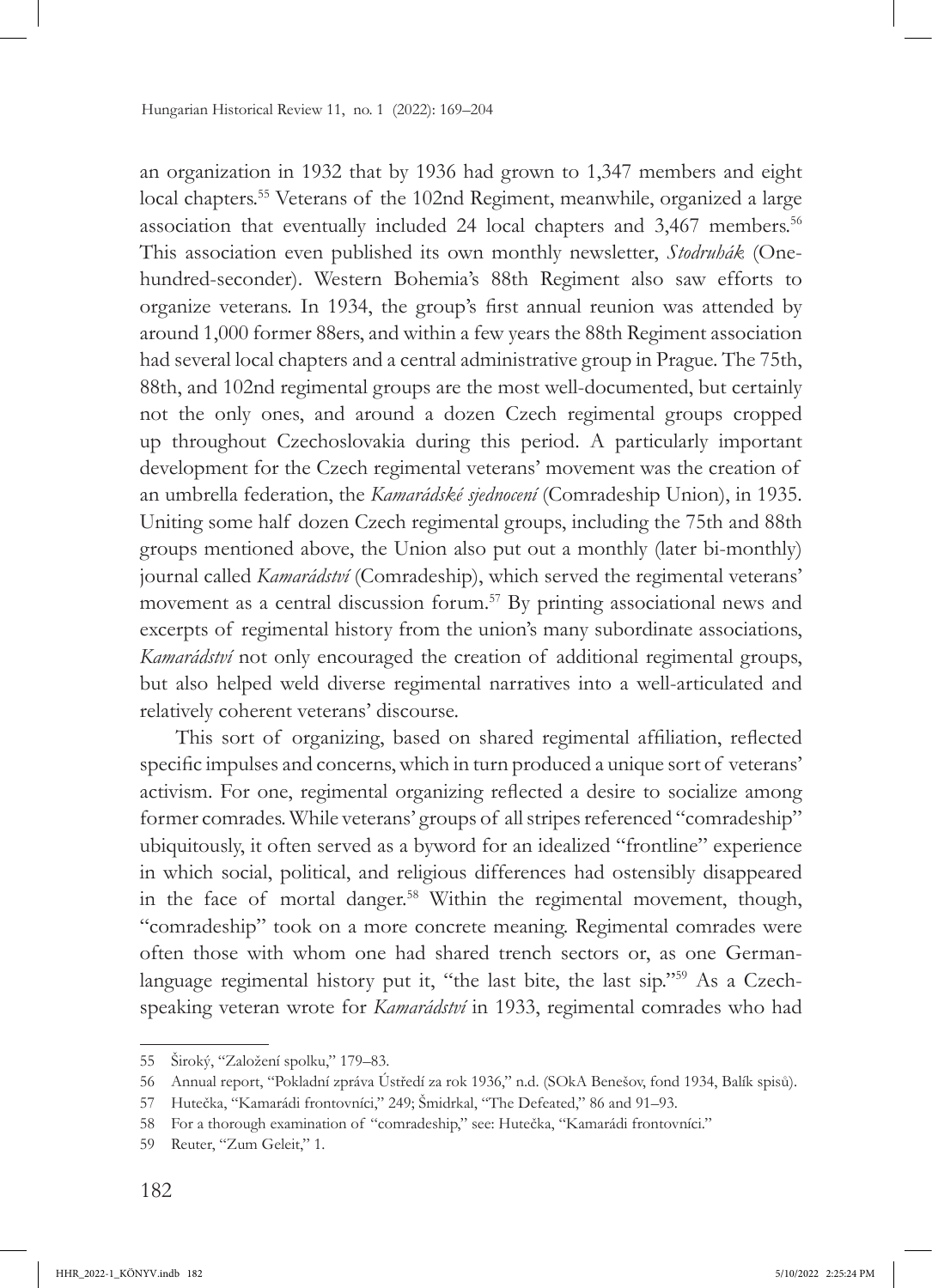served at different points in the war or in separate companies nevertheless shared an indelible regimental bond: "membership in the same regiment inspires mutual confidence, even if there had not been any previous acquaintance."<sup>60</sup> This was especially important since many regiments, with a full combat strength of around 4,000 men and officers, saw four or five times that number of men pass through their ranks during the war.<sup>61</sup>

The regiment also framed veterans' experiences of war, creating highly localized memory communities within which certain names, places, or dates conjured worlds of unique shared images and experiences. Within the 102nd Regiment association, for example, the regiment's participation in the disastrous crossing of the Drina River on September 8 and 9, 1914, held special significance as a uniquely horrifying experience and became a concrete point of postwar commemoration.62 As a narrative device, the regiment also helped ex-soldiers demystify their disjointed memories of combat. After the war, the writing and reading of regimental war narratives helped the individual veteran contextualize his own role in the wider war by situating the regiment (and thus the exsoldier himself) within the proper tactical and operational contexts.<sup>63</sup> Nearly every regimental veterans' group engaged in the production of regimental histories, which they published in single-volume books or, more commonly, monthly newsletters. Contributing to regimental histories or newsletters allowed veterans to articulate individualized war experiences within the context of a comprehensible war narrative and a meaningful collective identity that they themselves controlled.

Herein lay the regiment's most important function for Czech-speaking Habsburg veterans. Unable to claim Legionnaire status and invoke Czechoslovakia's hegemonic "national warrior" archetype, Habsburg veterans encountered a public culture that ascribed little significance to their wartime sacrifices. This exclusionary war discourse was more than a matter of pride and was in fact inscribed onto Czechoslovakia's welfare code, with the result that the vast majority of former Habsburg servicemen were not entitled to the same benefits enjoyed by their Legionnaire counterparts.<sup>64</sup> When Habsburg veterans *did* appear in public discourse, their experiences were usually reduced

<sup>60</sup> Hajek, "K sobě," 81-3.

<sup>61</sup> Beneš, "Vojákům"; Trenkler, *Válečné děje*, 7.

<sup>62</sup> Ruller, "Připravená porážka?" 6.

<sup>63</sup> Cavell, "In the Margins," 202–3.

<sup>64</sup> Šustrová, "The Struggle," 107–34.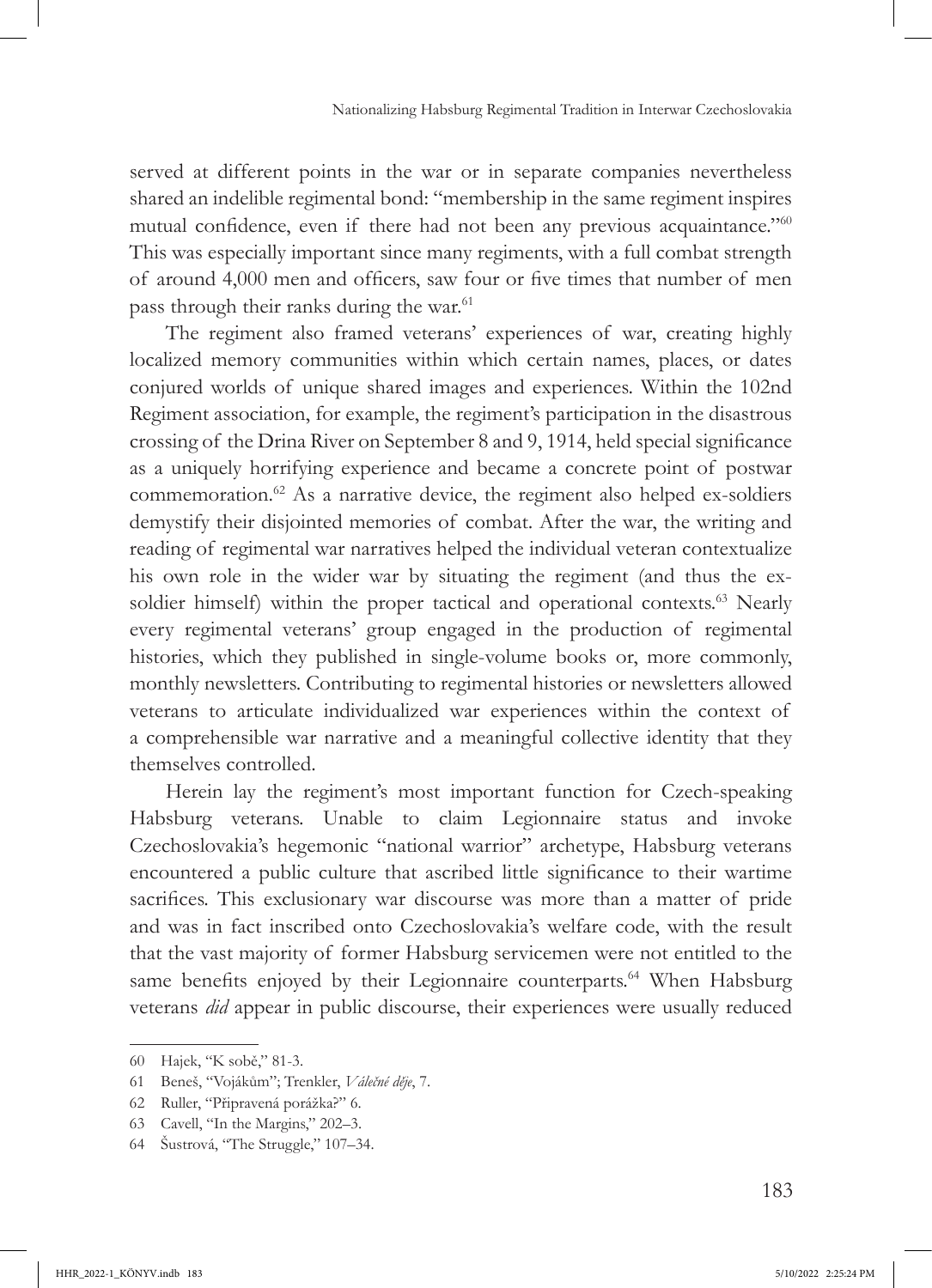to "forced and senseless suffering" endured while in "foreign service."65 With Czech-speaking Habsburg veterans trapped between two archetypes—one that was highly desirable but inaccessible and a second that reduced their sacrifices to "senseless suffering"—the ability to craft a unique regimental identity allowed veterans to ascribe significance to their war experiences on their own terms.

In the first issue of *Stodruhák*, the monthly newsletter of the 102nd Regiment veterans' association, one of its editors declared that, "it will be up to us to inform the public how our regiment conducted itself during the war and how it contributed to the liberation of our homeland."66 In addition to the 102nd's wartime record, the association also inherited responsibility for the regiments' deeper history, and *Stodruhák* frequently published pieces by veterans who had served with the peacetime 102nd during the 1880s and 1890s. While the 102nd was a young regiment, only created in 1883, other Czech-speaking regiments had histories that stretched back to the eighteenth and even seventeenth centuries. Regardless of the age of the unit in question, constructing a regiment-based veteran's identity involved the blending of history and memory, with both subjected to veterans' collective control and reinterpretation.

That the onus to preserve the history of the 102nd and other Czech-speaking regiments fell on the shoulders of their former members meant that these men also had the freedom, collectively, to shape that history however they pleased. Herein lies the most important factor explaining the nationalization of Habsburg regimental history in interwar Czechoslovakia. Marginalized in a society where wartime service attained real significance only if it had contributed to national liberation, many Habsburg veterans attempted to "link their wartime experience to the story of the victorious Czech nation."67 While Habsburg army veterans could never attain a "national warrior" status on par with the Legionnaires, they could at least craft useable identities as 28ers, 36ers, 75ers, 88ers, 102ers, etc. As a result, the very people most motivated to cultivate Habsburg regimental history were those who also intended to use their regimental identities for demonstrating the national significance of their forgotten sacrifices.

In other words, by emphasizing certain elements of their units' prewar, wartime, and postwar histories, veterans hoped to fashion new and thoroughly nationalized regimental identities. Central to this project of reimagination was establishing the historical "Czechness" of certain regiments within the Habsburg

<sup>65</sup> Zückert, "Memory," 112.

<sup>66</sup> Majer, "Několik slov," 5.

<sup>67</sup> Šmidrkal, "The Defeated," 86.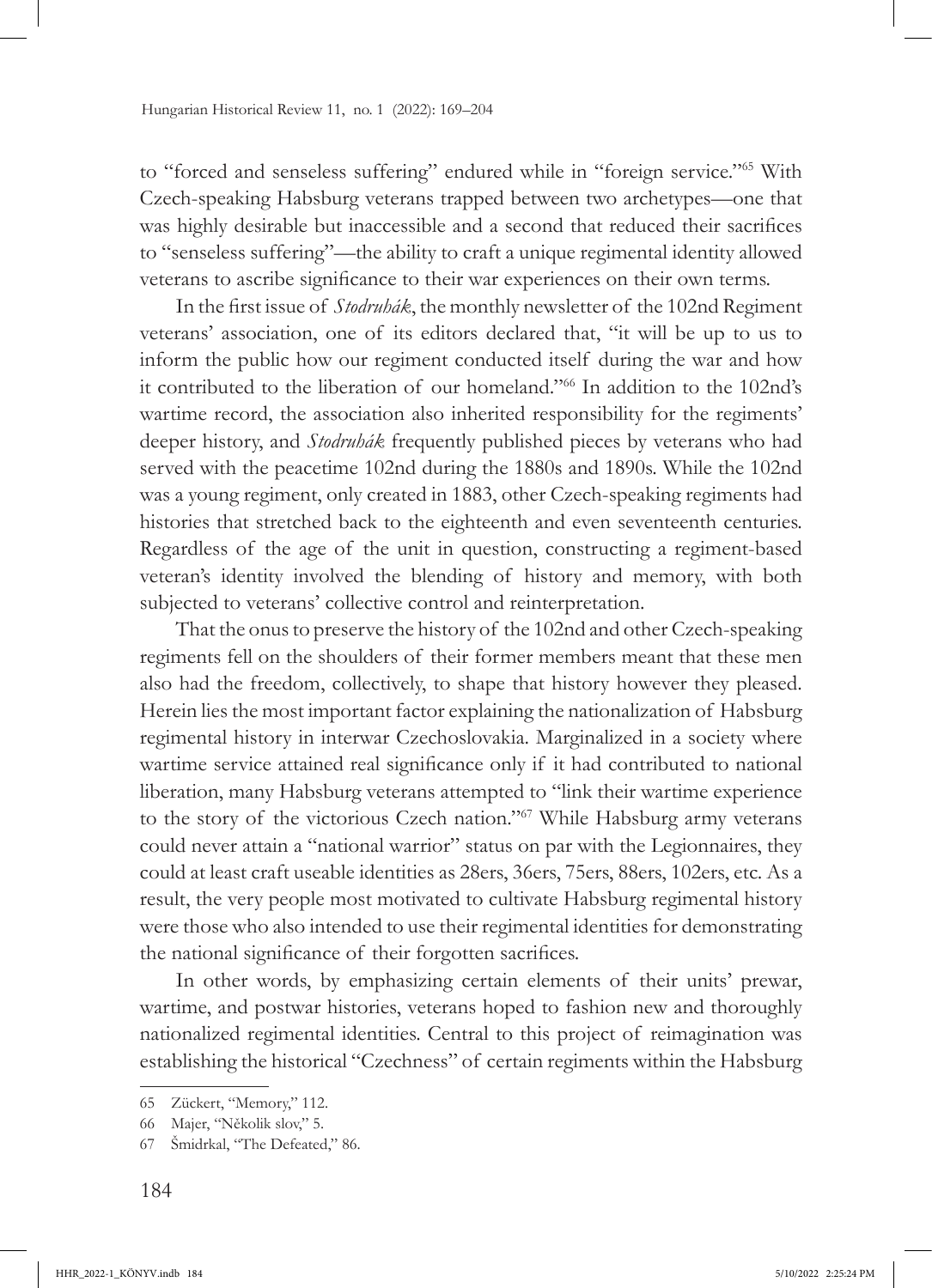military. Veterans asserted that service in Czech-speaking regiments had insulated soldiers against the denationalizing impulses of the wider Habsburg army. A veteran-authored history of the 36th Regiment, published in 1923, argued that the 36th had been a space where there had been no need to hide Czech national sentiment: "The regiment was purely Czech and the 'lads' did not have to fear that they would be ratted out, and therefore loosened the reins on their national sentiment at every opportunity."<sup>68</sup> Other veterans argued that the atmosphere of linguistic homogeneity within certain units even helped to "rescue" prodigal Czechs who had been lost to "Germanization." As an older veteran wrote in 1933, remembering his time in the ranks during the early 1880s: "Within the 102nd regiment, the men were purely Czech up to the rank of sergeant—there might be 1–2 Germans in the company, but these were Germanized sons of Czech families who, in a few short weeks, quickly acclimatized to Czech attitudes and learned [to speak] Czech."<sup>69</sup>

In some cases, veterans connected their regiment's Czechness with local or regional identities. Jan Vošta, chairman of the 75th Regiment association, prefaced a 1936 regimental scrapbook by arguing that the shared south Bohemian heritage of the regiment's soldiers had helped bind them together during the war. As casualties mounted, he wrote, the 75er at the front had been joined by "his father and his brother […] blood of the same blood, sons of the same part of south Bohemia."70 Another 75er, in an essay on the regiment's wartime commander František Schöbl, fondly remembered how Schöbl had once given a speech to the men that began by addressing them as "South Bohemian soldiers, descendants of the Hussites, Seventy-fivers!" The author remembered the speech as an "historical moment" when a "Czech officer, even though in Austrian service, was able to awaken in us a feeling of national and state tradition."71 Here, the 75th was made a symbol of south Bohemia's special place within Czech military heritage and an embodiment of the Hussite revolutionary tradition.

Veterans also took care to frame their former regiments as having been bastions of Czech resistance to Habsburg imperial aims. As we saw above, the fin-de-siecle decades' fraught domestic politics and a series of partial army mobilizations occasioned several instances of mutiny in predominantly Czech-

<sup>68</sup> Musejní odbor, *Pamětní spis*, 3.

<sup>69</sup> Dvořák, "Kus historie," p. 5.

<sup>70</sup> Vošta, "Úvodem," 8.

<sup>71</sup> Brumlík, "Vzpomínka," 33.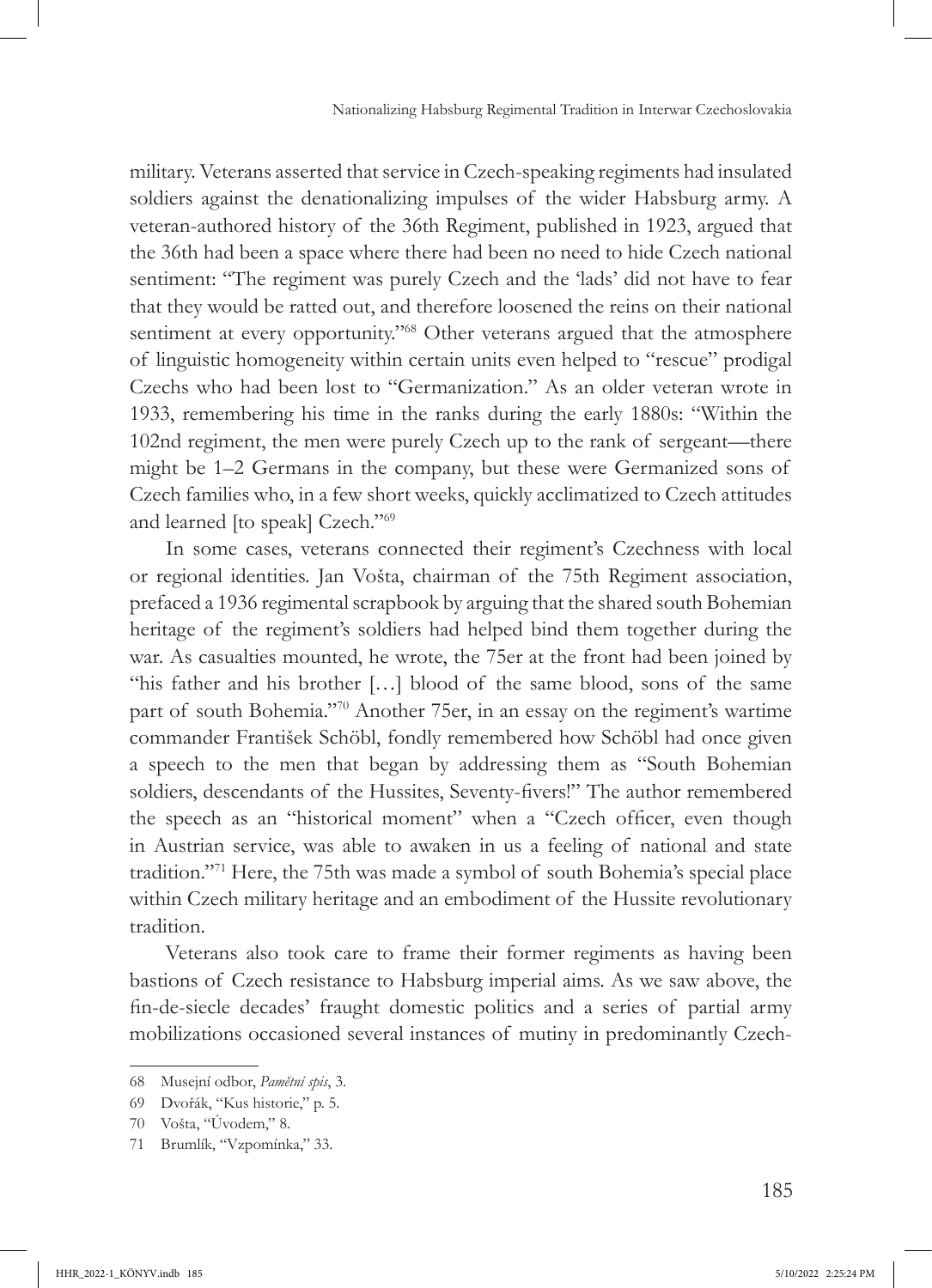speaking regiments. When the army mobilized in 1908 during the Bosnian Annexation Crisis, for example, elements of the 36th Regiment had been declared in mutiny after soldiers refused to board troop trains. "The incident," 36er veterans claimed in their 1923 regimental history, "was a welcome opportunity for certain circles to demonstrate their disfavor towards every Czech regiment and *ours in particular*."<sup>72</sup> In the hands of veterans, of course, the "disfavor" of Habsburg military circles became a badge of national honor. Veterans also mythologized instances where Czech-speaking regiments had refused to carry out internal policing duties against their co-nationals. An older veteran of the 102nd Regiment, remembering his service during the 1890s, celebrated the 102ers' refusal to use rifle or bayonet against street demonstrators during Prague's 1897 riots. Thanks to instances like this one, he insisted, "Czech cities liked to see conscious Czech regiments in their garrisons."<sup>73</sup>

In addition to these prewar incidents, veterans celebrated acts of national "resistance" during the war itself. Members of the former 75th Infantry Regiment, for example, lionized their subversive role in the famous 1917 battle of Zborov. At Zborov, the Russian army had made use of independent Czechoslovak Legionnaire brigades for the first time, scoring a decisive victory over opposing Habsburg forces—among them the 75th. In Czechoslovakia, the date of the Zborov engagement (July 2) became "Army Day," a holiday for celebrating the Legionnaires' contributions to independence and the Legionnaire origins of the new army.74 Hoping to capitalize on the mystique surrounding Zborov, veterans of the 75th Regiment framed their defeat by the Legionnaires as the product of intentional, nationally minded resistance. According to former 75ers, the regiment's Czech-speaking soldiers had voluntarily ceded their positions at Zborov, allowing themselves to be captured by the attacking Legionnaires without firing a shot, thereby contributing to Legionnaire victory.<sup>75</sup>

As they reconceptualized their regimental identities and sought to make them more "Czech," veterans returned again and again to this theme of resistance. Tying together memories of the prewar period and the war itself, veterans commemorated their old regiments as islands of Czech nationalism within the Habsburg military. This narrative strategy was popular because it coincided with the hegemonic ideal of Czech military identity based on anti-

<sup>72</sup> Musejní odbor, *Pamětní spis*, 13.

<sup>73</sup> Dvořák, "Kus historie," 5–6.

<sup>74</sup> Wingfield, "The Battle of Zborov."

<sup>75</sup> Regentík, "Zborov," 138.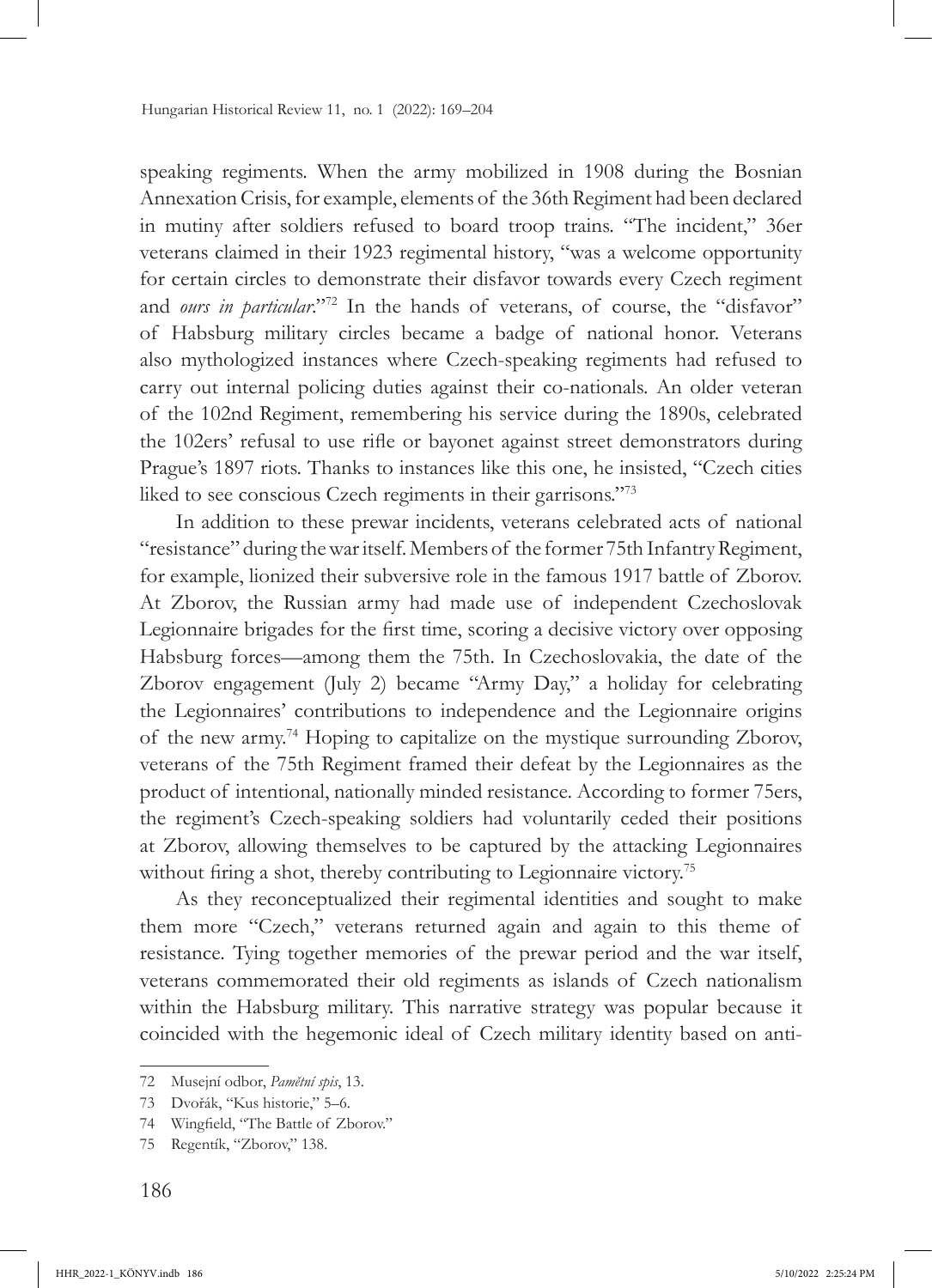Habsburg struggle. But as the example of the 75ers and Zborov illustrates, this strategy often required veterans to embrace a "passive" form of resistance that paled in comparison to more proactive forms of resistance embodied by the Legionnaires. Adopting the resistance narrative meant ceding traditional notions of martial masculinity and embracing such unmilitary acts as desertion, refusal of orders, or willful surrender.<sup>76</sup> For most of the 1920s, veterans were willing to make this compromise in order to carve a space for themselves within Czechoslovakia's official culture of war remembrance. In the 1930s, however, regimental activists were more willing to scour their regiments' histories for positive examples of Czech military virtue, even if these deeds had been done under the Habsburg banner. Following this impulse, veterans reappraised conflicts of the past in a way that allowed for the occasional confluence of "Czech" with "Habsburg" interests. Regimental histories published during the 1930s, for example, often celebrated the early-modern Habsburg-Ottoman wars as an acceptable collaboration between Czech soldiers and their Habsburg overlords in defense of Europe.77

Rehabilitating memories of the distant past was one thing, but veterans in the 1930s also reconceptualized their regiments' contributions during the World War itself. Reflecting new emphases on dutiful wartime service was a series of museum exhibitions staged by regimental veterans' groups in the mid-1930s. Rather than shying away from the Habsburg soldier's war experience, these exhibitions placed weapons, maps, medals, trophies, and other combat artefacts directly before the Czechoslovak public. A 1936 exhibition put on by veterans of the former 88th Regiment, installed at the Beroun city museum, even included a full-scale replica trench.<sup>78</sup> A much larger exhibition staged that same year in Prague brought together individual installations organized by veterans of the 21st, 28th, 36th, 88th, and 102nd Regiments. During its brief run at the Holešovice exhibition grounds, this display of regimental militaria was attended by an estimated 80,000 visitors and was even recommended to active-duty troops by Prague's garrison commander.<sup>79</sup>

In addition to the prewar era and the war itself, veterans highlighted the period between October 1918 and the summer of 1919, when their regiments

<sup>76</sup> For a discussion of gender and Habsburg veterans' memory politics, see: Hutečka, "Kamarádi."

<sup>77</sup> See, for example: Komárek, "Krátký náčrt," 9.

<sup>78</sup> Photo album, "Spolek příslušníků pěš. pl. Berounského 'Cihláři' – Odbočka Zdice," (SOkA Beroun, fond 818).

<sup>79</sup> Hornof, "Programové prohlášení," 298.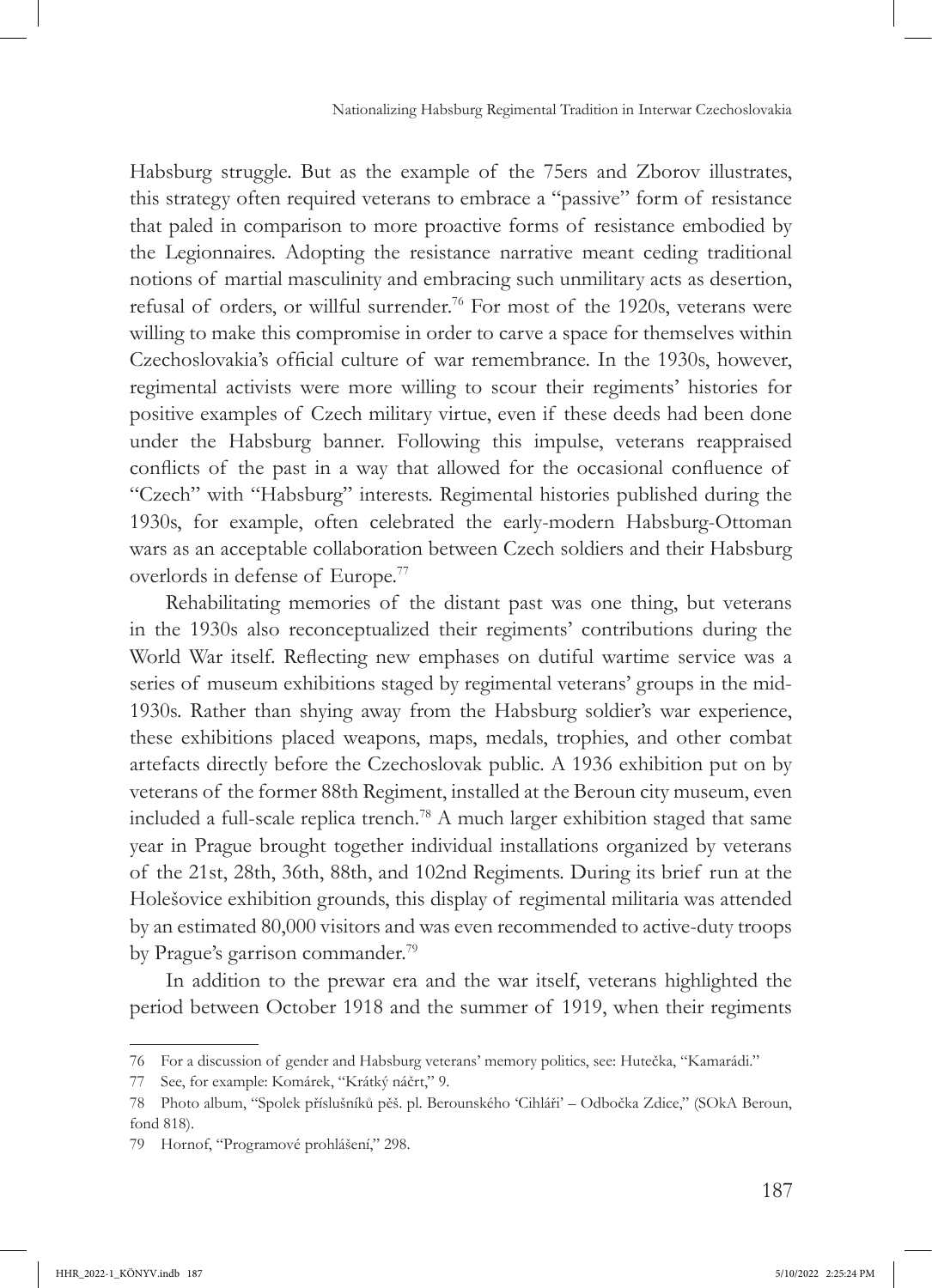had fought in Czechoslovakia's brief postwar border conflicts. As Hutečka has argued, this 1918–19 moment was central to the project of reimagining the role of Czech-speaking veterans.<sup>80</sup> For those involved in the regimental movement, it was also central to cultivating a national mythology for their old units. As noted in the preface to the 75th Regiment essay collection from 1936,

The question arises: If the 75th Regiment as a whole performed its duty so well throughout the entire duration of the war despite a series of debacles, reestablished and replenished again and again, how would its sons and grandsons perform their duty […] once it was no longer defending a foreign dynasty, but rather, within the framework of the Czechoslovak Republic, its native [home region of] Jindřichův Hradec and Tábor? They gave a clear answer to this question in 1919 at Těšín and in Slovakia<sup>[181</sup>]

Here, the 75ers deemphasized the "resistance" model and argued instead that theirs had been a regiment of model martial resilience under the Habsburgs. Even so, they claimed, the regiment's latent national fervor remained untapped until 1918, when it deployed alongside the Legionnaires in defense of the republic's threatened borders. For the 75ers—and the regimental veterans' movement more broadly—the postwar border conflicts came to represent a long-awaited moment of apotheosis when Czech-speaking regiments were finally able to demonstrate their *full* military potential in pursuit of national rather than "foreign" aims.

## *Regimental Continuity and Czechoslovak Military Tradition*

As we have seen, nationalizing the history of the empire's Czech-speaking regiments offered Habsburg veterans a means with which to claim their own status as warriors for the nation. To self-identify as a former 36er, 75er, or 102er was to claim membership in a historically "Czech" military community that, while created to serve a "foreign" dynasty and empire, had nevertheless contributed to the Czech national cause before, during, and after World War I. In the remaining pages, I examine the Czechoslovak army's gradual acceptance and recognition of this vision. Here, too, regimental veterans' groups provided a vital interlocutory role. By establishing close ties with their Czechoslovak "successor"

<sup>80</sup> Hutečka, "Completely Forgotten," 13.

<sup>81</sup> Vošta, "Úvodem," 8.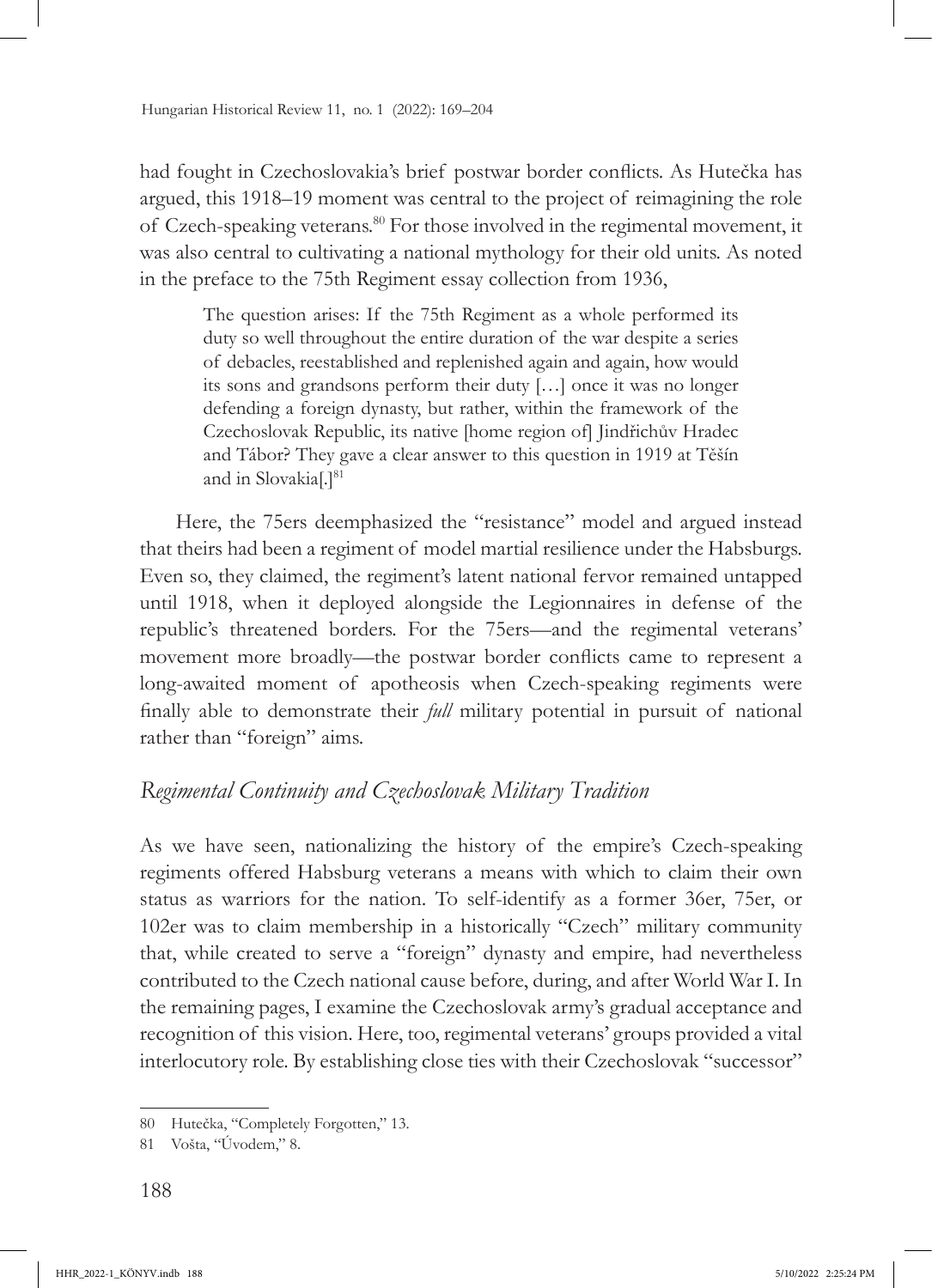units, these groups came to embody a certain continuity between the regiments of the old empire and those of the new republic.

This convergence was neither preordained nor without opposition. For one, while institutional continuities seemed to create a predecessor-successor relationship between Habsburg and Czechoslovak regiments, this concept had no weight in official tradition. As mentioned above, the Czechoslovak army began its life as an improvised force consisting primarily of formerly Habsburg and formerly Legionnaire regiments. In light of severe organizational shortcomings exposed during the 1919 Slovak campaign, the Ministry of National Defense mandated the *unifikace* (unification) of these Habsburg and Legionnaire units in early 1920. Resulting in forty-eight new "Czechoslovak" regiments, this process preserved many elements of the Habsburg regimental system. Czechoslovak recruiting districts, for example, more or less mirrored those in force before 1914 while, of the forty-eight new Czechoslovak regiments, thirteen carried on the same regimental numbers as their imperial predecessors.<sup>82</sup>

With the benefit of hindsight, modern-day assessments tend to interpret the 1920 unification as a conscious and ultimately successful effort to preserve continuity at the regimental level.<sup>83</sup>At the time, though, the impulse to downplay the Czechoslovak army's Habsburg legacy problematized these continuities, and there were many in the Czechoslovak military who completely rejected any relationship between Habsburg regiments and their Czechoslovak successors. In official terms, Czechoslovak regiments were not considered successors to the old imperial regiments at all, only to the "domestic army" regiments that had emerged from them during the imperial army's collapse. As military publicist Karel Teringl wrote in 1938, for a twentieth-anniversary retrospective on Czechoslovak army tradition: "Since our regiments are not continuations of Austro-Hungarian regiments, and have no internal relationship to them, they began to form their own tradition from the moment they were created, that is, after the revolution…"<sup>84</sup>

Officially, then, there existed a legalistic conceptual barrier across 1918 that severed Czechoslovak army regiments from their Habsburg forebears. Consider the case of the Czechoslovak 35th Regiment, created in 1920 through the unification of the Habsburg 35th and the Legionnaire 35th. In addition to the continuity in unit designation, the new Czechoslovak 35th was, like its

<sup>82</sup> Fidler, "Unifikace," 167.

<sup>83</sup> Ibid., 168.

<sup>84</sup> Teringl, "Vojenská tradice," 51.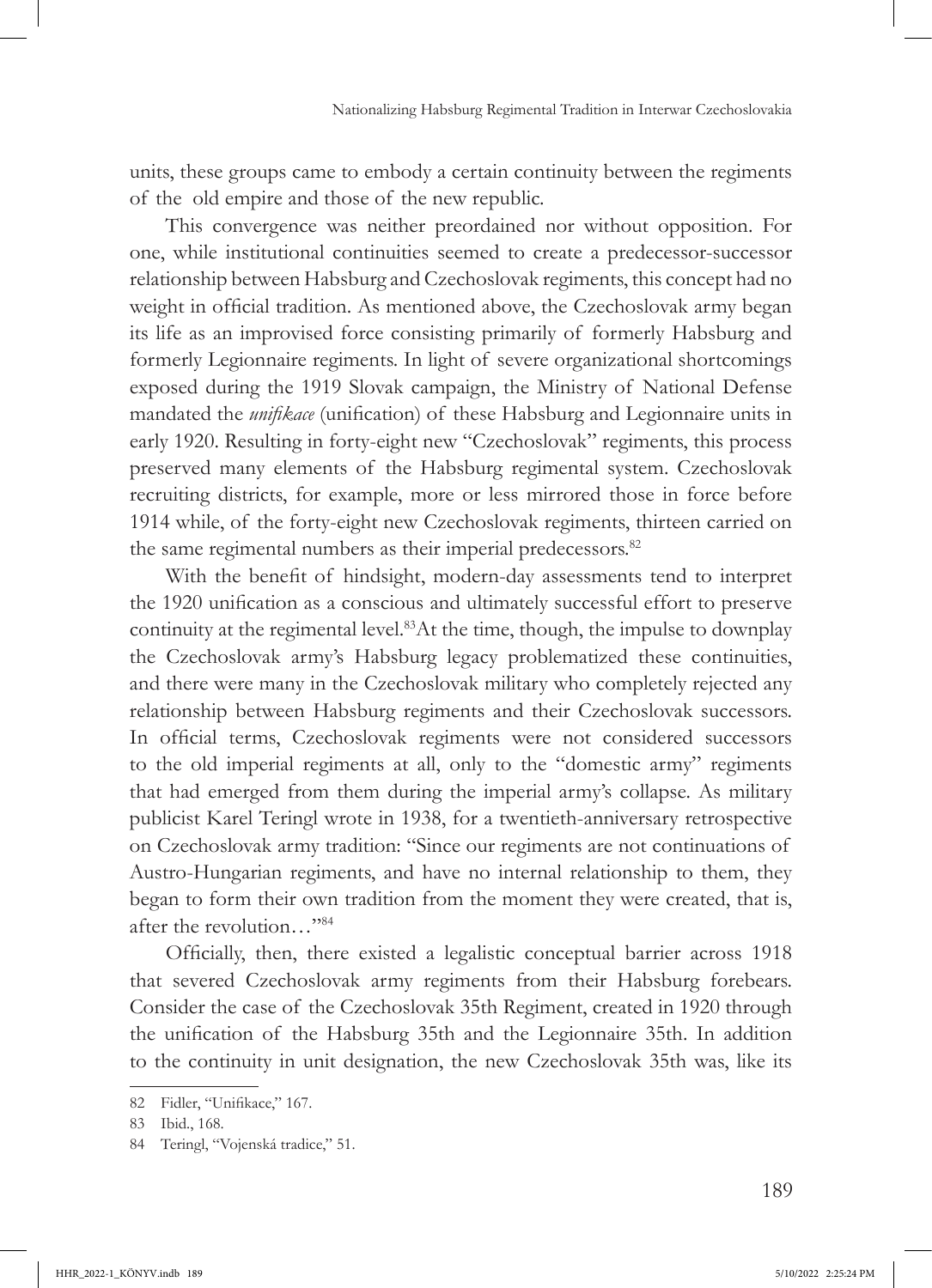predecessor had been since 1771, stationed in the west Bohemian city of Plzeň. Despite the obvious continuities, incorporating the history of the old 35th was made conceptually difficult. In 1930, in an attempt to "awaken and deepen" soldiers' "grasp of the regiment's military tradition," officers decided to furnish the 35th's regimental canteen with a plaque honoring its fallen members. Seeking approval for the project from the Ministry of National Defense, the organizers were careful to note that the plaque would commemorate "those members of the regiment who fell in battles for the liberation of our homeland and the defense of its integrity—battles in Italy, at Těšín, and in Slovakia."85 The many Plzeňers who had fallen in service with the old imperial 35th did not count among this number. Thus, while unification preserved a level of institutional continuity between Habsburg and Czechoslovak regiments, that continuity did not necessarily translate into the realm of official tradition.

Meanwhile, during the early 1920s, Czechoslovak military officials maintained a deep suspicion of the nascent regimental veterans' movement. By the mid-1920s, German-speaking veterans concentrated in north Bohemia had constructed a well-organized network of at least half a dozen individual regimental groups.86 It was largely in response to these German groups that the Czechoslovak state first took notice of Habsburg regimental organizations. As early as February of 1923, senior military officials met in Prague to discuss the growing problem of regimental veteran organizing.<sup>87</sup> Military officials feared that the real purpose of German regimental groups was to maintain contact among former comrades so that these units could be "reactivated" in the event of a Habsburg war of restoration or a border conflict with Germany or Austria. As one government report put it wryly in 1925, in the event of a future war "these regimental associations among our Germans […] might prove to be an unpleasant surprise."<sup>88</sup>

During this early period, the relatively small and disunified Czech regimental groups were considered equally subversive, but for different reasons. Not deemed security threats like their German counterparts, Czech regimental groups still appeared dangerous because, as one report put it, they too served to "revive

<sup>85</sup> Letter, Vojenské zátiší pěšího pluku 35 to MNO Presidium/1. odd., July 4, 1930 (VHA, MNO presidium, karton 8653, inv. č. 14081, sign. 59 8/32).

<sup>86</sup> Šmidrkal, "The Defeated," 87–88 and 93–95.

<sup>87</sup> "Protokol porady v presidiu MNO dne 26./II.23," February 26, 1923 (VHA, MNO Presidium, karton 12403, inv. č. 16067, sign. 45 ¼).

<sup>88</sup> "Záznam," April 20, 1925, 2 (NA, PMV, sign. 225-768-4, f. 64).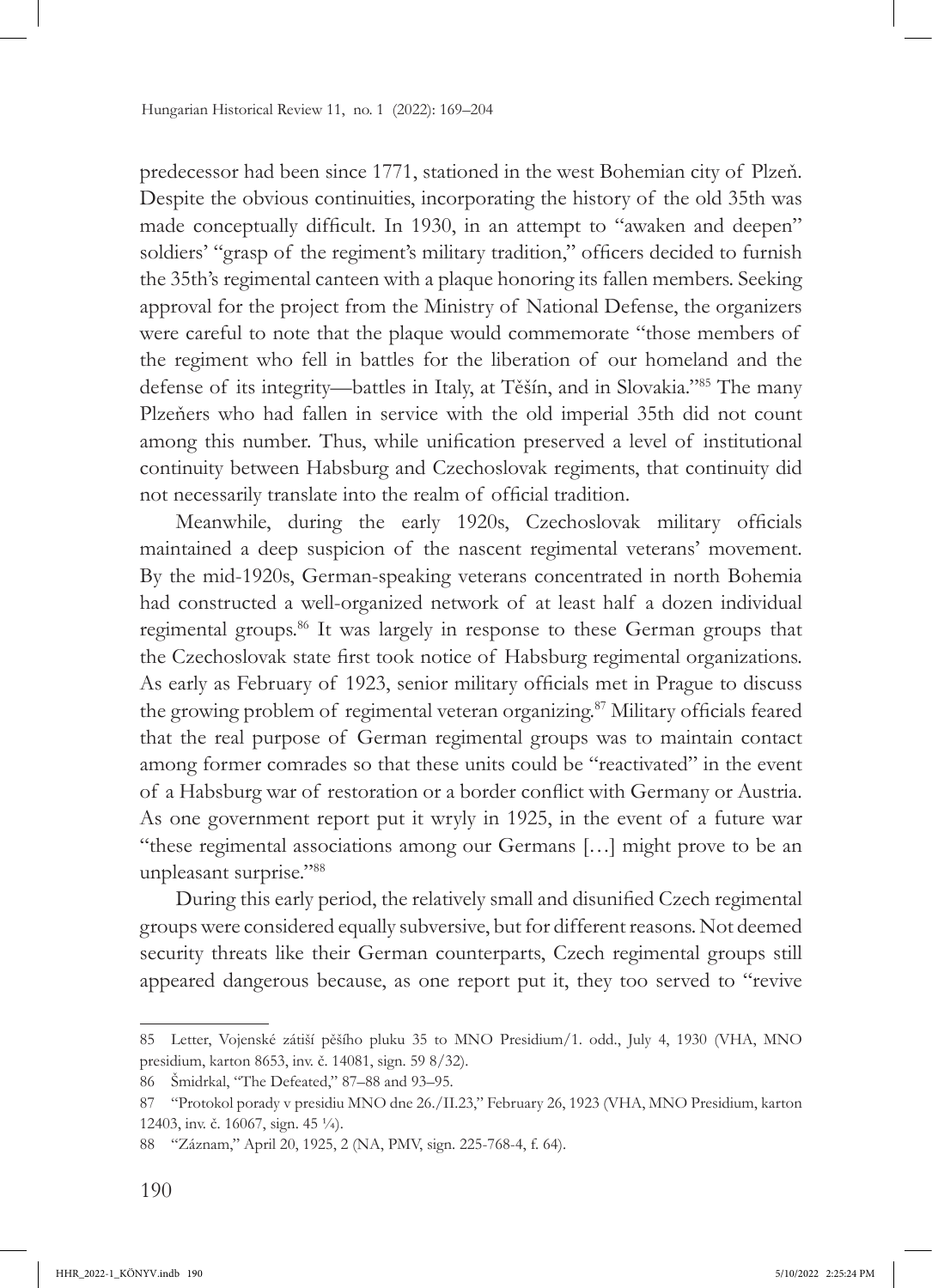memories of the former military attitudes under Austria" and threatened "the development of C[zecho]sl[ovak] military tradition."<sup>89</sup> In 1923, the Ministry of National Defense asked the Ministry of the Interior, which regulated associational life and public assembly, to ban Habsburg regimental organizing entirely. While the Ministry of the Interior shied away from this request, the two ministries did begin cooperating to minimize what they saw as the most egregious aspects of regimental veterans' activism. Throughout the interwar period, the government regularly intervened in the affairs of regimental veterans' groups, instructing them to excise particular elements of reunion programs or parts of regimental publications.90 Within its own jurisdiction, the Ministry of National Defense had greater freedom of action. In 1923, the Ministry banned active-duty military personnel from participating in or interacting with Habsburg regimental groups, though this ban proved to be quite flexible in practice.<sup>91</sup>

The result, as far as Czech-speaking regimental groups were concerned, was a process of accommodation between veterans and military officials. An instructive case here is that of the 36th Regiment veterans based in Mladá Boleslav. During the 1920 unification of the Czechoslovak Army, Mladá Boleslav's 36th Regiment had been redesignated the Czechoslovak 47th Regiment. This change of regimental number, from 36 to 47, elicited powerful reactions from veterans, who allegedly "exhibited dissatisfaction and wonder at why they deprived a regiment with such grand history and tradition of such a dear title."<sup>92</sup> Former members of the regiment spent the early 1920s begging the Ministry of National Defense to return its original number 36. When these attempts failed, the veterans began organizing a mass rally to demonstrate publicly for the regiment's re-designation. When military administrators learned of this plan, they immediately implored the Ministry of the Interior to ban the event. From their perspective, the event represented a "revival of traditions of the former monarchist army" and was thus "antithetical to present attempts to inculcate a conscious, lively state feeling and loyal allegiance to the Czechoslovak state."<sup>93</sup> The 36er veterans strenuously rejected this interpretation. On March 3, 1924, a police observer sat in on a meeting of reunion organizers and reported that they

<sup>89</sup> Šmidrkal, "The Defeated," 84; Memo, MV to PZSP v Praze, July 13, 1925 (VHA, MNO Presidium, karton 12403, inv. č. 16067, sign. 45 ¼).

<sup>90</sup> Šmidrkal, "The Defeated," 85–86.

<sup>91</sup> Memo, MV to PZSP v Praze, Brně, Opavě, August 12, 1923 (VHA, MNO presidium, k. 12403, inv. č. 16067, sign. 45 ¼).

<sup>92</sup> Musejní odbor, *Pamětní spis*, 68.

<sup>93</sup> Memo, MNO/HlŠ/ZO to PMV, February 26, 1924 (NA, PMV, sign. 225-768-5, f. 68).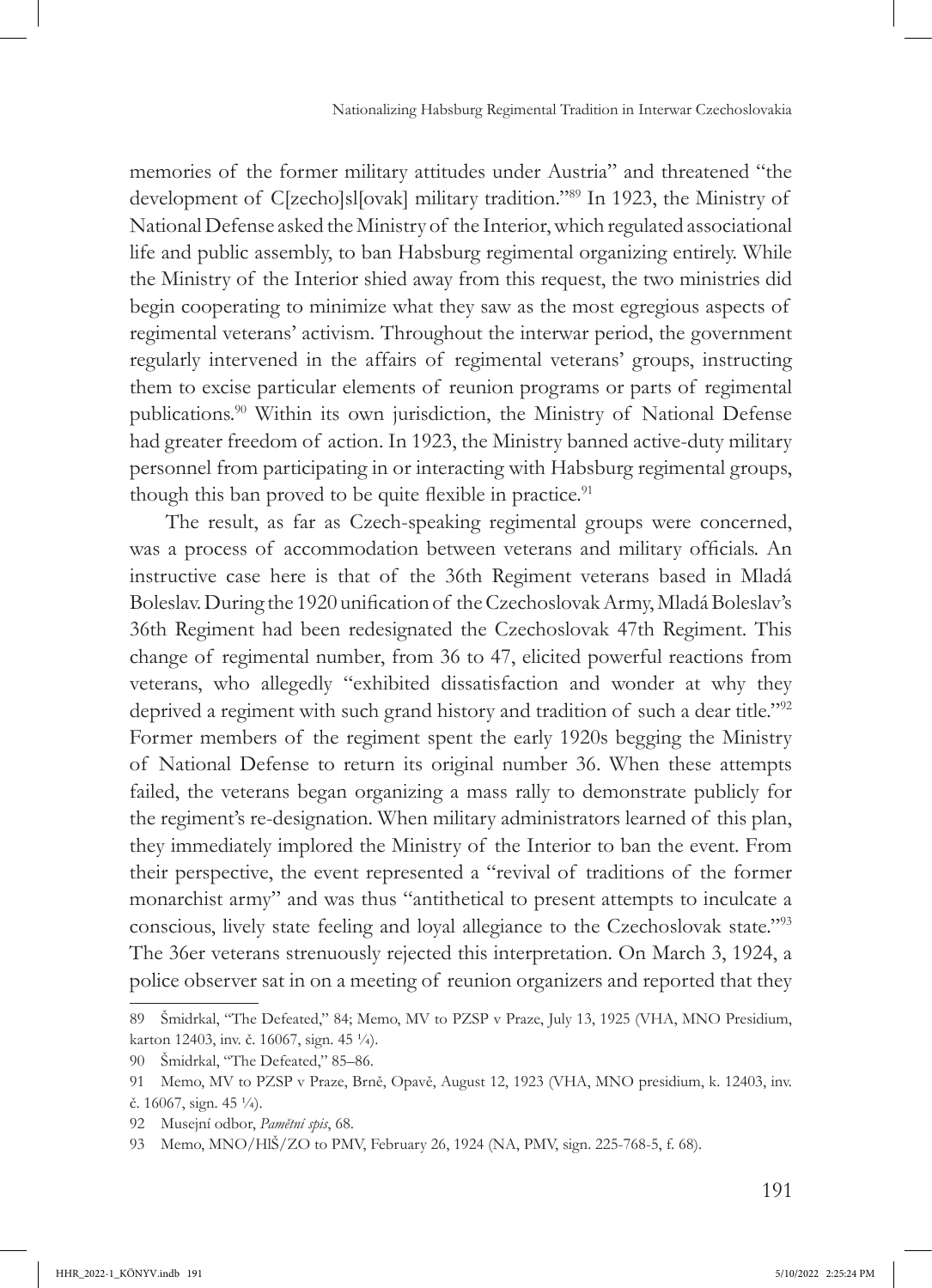consider it their duty to point out that the former infantry regiment no. 36, based in Mladá Boleslav and recruited purely from Czech districts, was never seen by Czech people as a militaristic formation belonging to the Austrian dungeon and Habsburg dynasty, but quite to the contrary, was always a symbol of national consciousness and manful defiance.

Later at the same meeting, the organizers further emphasized this point, arguing that their regiment had never been "an instrument by which Czech lads were transformed into unthinking creatures of Austrian militarism."<sup>94</sup>

After a series of negotiations involving the event organizers, local administrators, and the Ministry of the Interior, the Ministry of National Defense ultimately gave in. Their consent was given on the condition that the reunion focus not on the 36th Regiment, per se, but on its history of "resistance" to the Habsburg empire. In terms of public branding, then, the event took place as a "Celebration of Resistance by Former Members of the 36th against Former Austria," rather than the originally intended "Reunion of 36ers."95 Agreeing to this compromise, the 36ers finally held their reunion in June of 1924 and drew some 25–35,000 attendees. The main event, which was held on a Sunday, included a ceremonial procession of veterans alongside "all local patriotic and national associations." Most surprisingly, given its recent ban, the Ministry of National Defense even authorized the participation of active-duty Czechoslovak troops. Mladá Boleslav's 47th Regiment took part in the ceremonies with gusto, treating veterans and locals to demonstrations of "modern assault tactics."<sup>96</sup>

To coincide with the reunion, the 36er veterans compiled a ninety-sixpage history, which laid out the regiment's Czech national credentials from its founding in 1683 to the present. True to their word, the veterans who authored the history focused on the 36th's character as a "purely Czech regiment" as well was its history of rebellious "resistance" to Habsburg imperialist aims. The book's chapter on World War I, for example, focused entirely on the regiment's "mass desertion" to the Russians in the spring of 1915. At the same time, the booklet did not shy away from rehabilitating certain *positive* elements of the regiment's long history under the Habsburg dynasty. Most surprising, perhaps, was its coverage of 1848–49. During the revolution, the 36th had deployed to Slovakia to battle the Hungarian revolutionary army. In the veteran-authored

<sup>94</sup> Police report, "Schůze přípravného výboru, Šestatřicátníků,'" March 4, 1924 (NA, PMV, sign. 225- 768-5, f. 66).

<sup>95</sup> Zückert, "Memory of War," 116.

<sup>96</sup> "Po sjezdu," 1.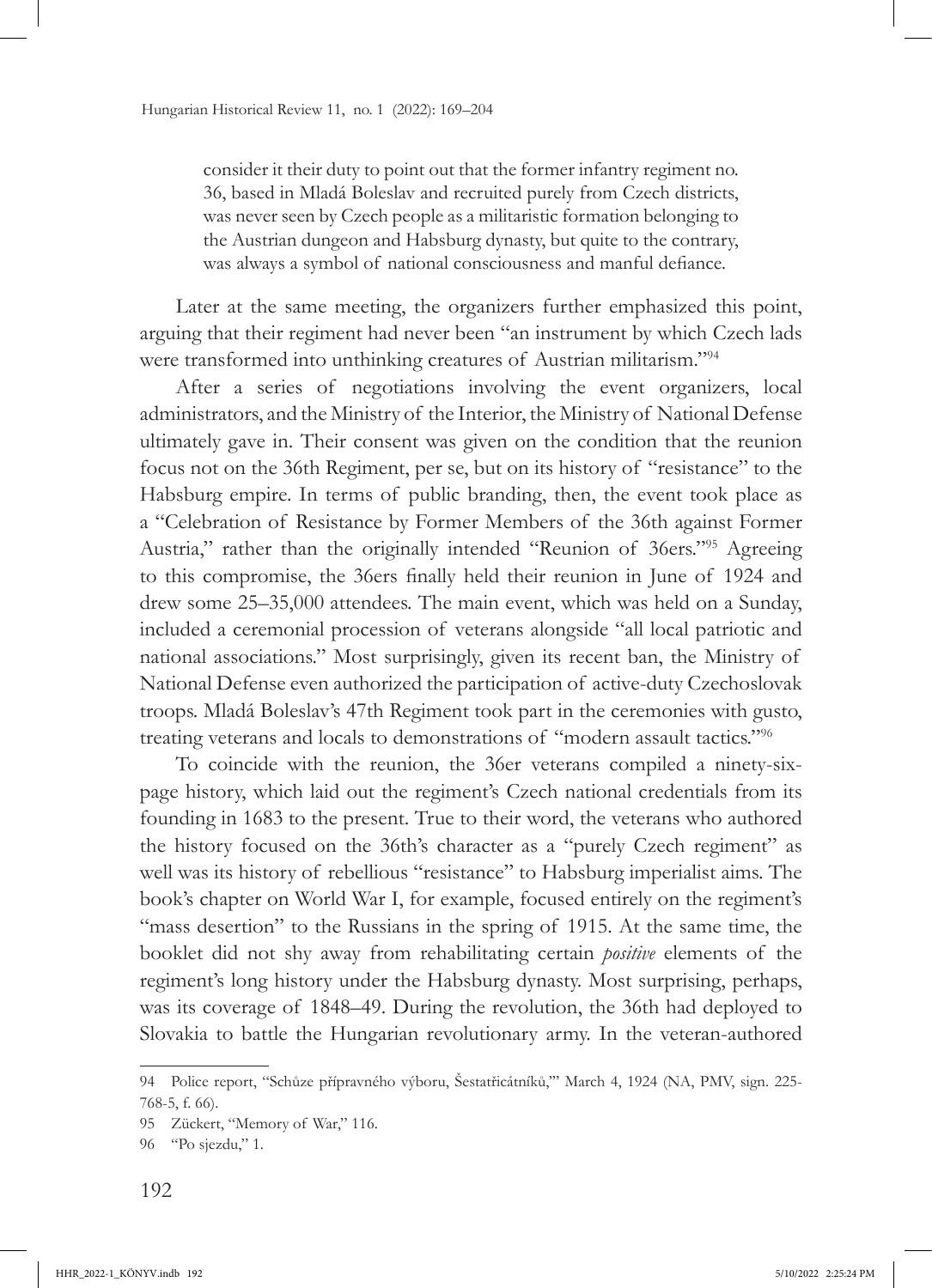regimental history, this campaign was recast as "aid to the Slovak national guard against the Magyars."97 Formulated this way, the regiment's participation in the dynastic counterrevolution of 1848–49 was reframed as an example of early Czech-Slovak solidarity, with obvious parallels to the 36th Regiment's more recent involvement in the Slovak campaign of 1919.

In the end, the reunion's main goal—the renaming of Mladá Boleslav's 47th Regiment—went unfulfilled, rejected once again by the Ministry of National Defense for "technical and administrative reasons." Where the reunion *did* succeed, though, was in popularizing the 36er veterans' "Czech" version of their own regiment's history. It also succeeded in establishing a relationship between the 36ers and their 47th Regiment "successor" that continued throughout the interwar period. When the Ministry of National Defense acquiesced to the 36er reunion of 1924, and to the participation of the 47th Czechoslovak Regiment, they framed this decision as a one-time exception to their "fundamental opposition" to Habsburg regimental organizing.<sup>98</sup> But by and large, army administrators ignored their own official stance and took a lax approach toward contact between Czech regimental veterans' groups and active-duty military personnel. Indeed, the following year, when the city of Mladá Boleslav bequeathed a new regimental flag to the 47th, 36er veterans took an active role in the ceremony.

This was itself an important symbolic gesture. During the early and mid-1920s, towns and cities across the republic began commissioning new regimental flags for their local Czechoslovak regiments. Often involving local notables and patriotic societies, the commissioning of new regimental flags was meant to represent the birth of a new army. Indeed, recognizing their symbolic power, the Ministry of National Defense insisted to the country's town councils that each of the army's regiments be gifted a new flag in time to celebrate the republic's tenth anniversary in 1928.<sup>99</sup> That veterans of Habsburg regiments often took part in the symbolically weighted dedication ceremonies gave informal sanction to the predecessor-successor relationship. And it is clear that Habsburg regimental veterans' groups understood the flags of their Czechoslovak successor units to be *their* collective property too. When veterans of the 75th Regiment held their first annual reunion in 1929, they insisted that their successor unit, the Czechoslovak 29th, be represented at the reunion by a delegation of officers,

<sup>97</sup> Musejní odbor, *Pamětní spis*, 10.

<sup>98</sup> Memo, MNO/HlŠ/ZO to PMV, June 17, 1924 (NA, PMV, sign. 225-768-5, f. 52).

<sup>99</sup> Letter, MO to Městská ráda v Berouně, January 21, 1925 (SOkA Beroun, fond 1326, folder 2 "Došlé dopisy.")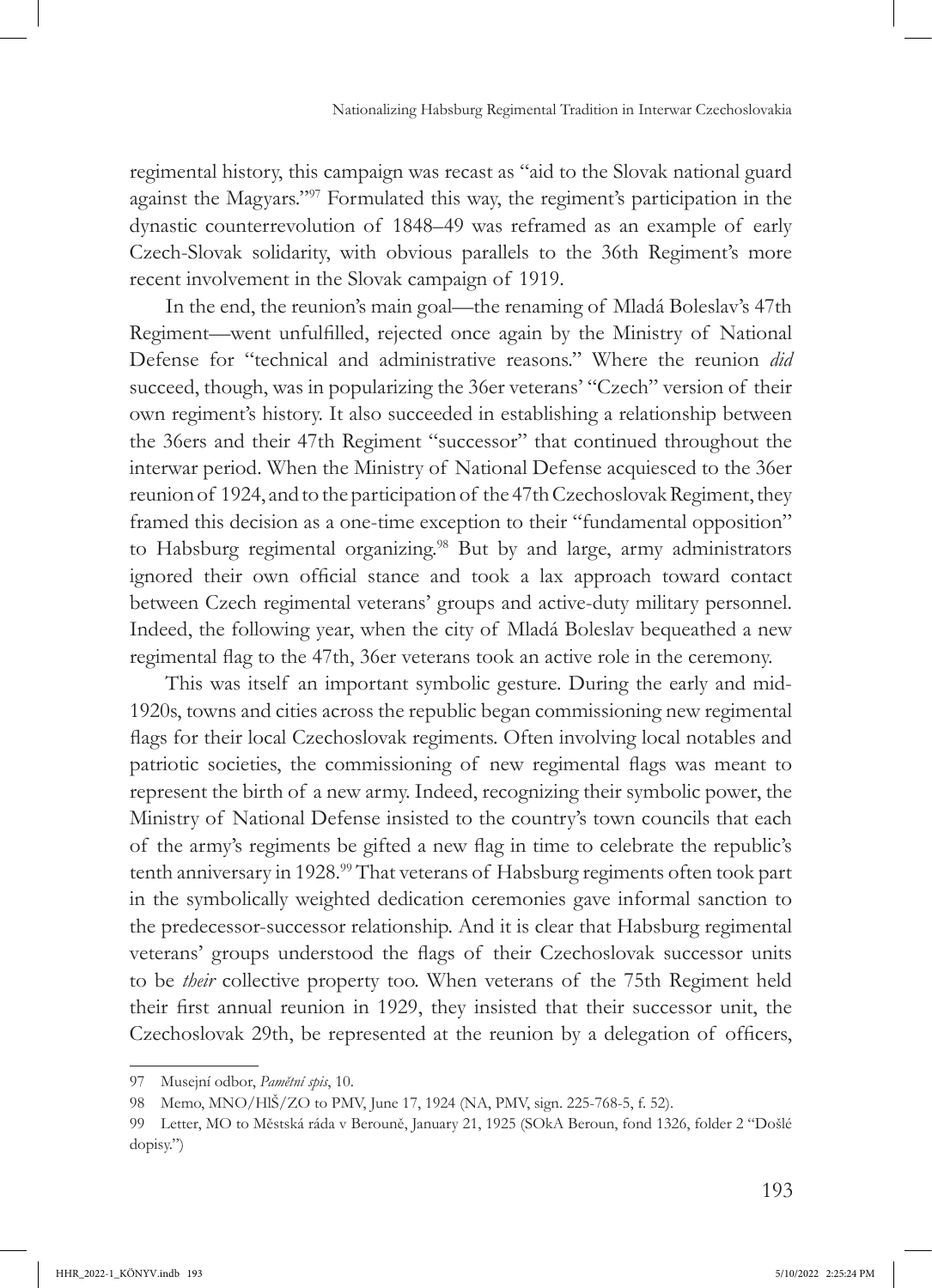its regimental colors, and the regimental band. In their letter to the Ministry of National Defense—whose approval they required for such a delegation—the veterans evoked the idea of an unbroken lineage between the Habsburg-era 75th and its 29th Regiment successor. Referencing "brotherly partnership" and the "joyful consolidation of our national army," the 75ers wrote that "we would feel abandoned at the reunion if we were not able to walk in the shade of our [regimental] banner."100 On this occasion, as on others, the veterans' request was granted. Several years later, in 1935, veterans of the Habsburg 102nd Regiment donated a ceremonial ribbon to be affixed to the battle flag of their successor regiment, the Czechoslovak 48th. Following the ribbon ceremony, soldiers of the 48th assembled alongside veterans of the 102nd for a joint inspection by a local brigade commander.<sup>101</sup> This desire to foster relations between Habsburg predecessor and Czechoslovak successor regiments was not one-sided either. When the 102nd Regiment veterans' association held their fifth annual reunion in May 1936, the Czechoslovak 48th Regiment was more than happy to accept honorary chairmanship of the festival committee.<sup>102</sup>

As the 1920s gave way to the 1930s, Habsburg regimental veterans' groups became constant fixtures at Czechoslovak army ceremonies. To be sure, many voices within the military community continued to reject the principle of regimental continuity and the army's embrace of Habsburg regimental veterans' groups. A 1935 editorial in *Vojenský svět* (Military World), insisted that the old regiments of Austria-Hungary "are known to our military only as dry numbers." The author continued by pointing out that "we have our own regiments, which must lie in the hearts of the people more so than the Austrian ones." In conclusion, he insisted that Habsburg regimental associations were "not something that our public life requires."103 His recommendation came too late. By this point, even the Ministry of National Defense had begun sending delegations to events hosted by, or in conjunction with, Habsburg regimental associations. In July of 1932, for example, the south Bohemian town of Písek hosted a celebration of its hometown Czechoslovak 11th Regiment. Veterans of its predecessor unit, the Habsburg 11th Regiment, were also in attendance, giving the appearance of a single regimental community that blended the imperial past with the national

<sup>100</sup> Letter, Výbor Sjezdu Pětasedmdesátníků to MNO Presidium, June 25, 1929 (VHA, MNO Presidium, karton 7823, inv. č. 12812, sign. 45 6/13).

<sup>101</sup> Ledvina, "IV. sjezd Stodruháků," 152-XXXI.

<sup>102</sup> Poster, "VI. sjezd v Dobříši," (SOkA Benešov, fond 1934, Balík spisů).

<sup>103</sup> K.M.B., "Kapitoly," 179.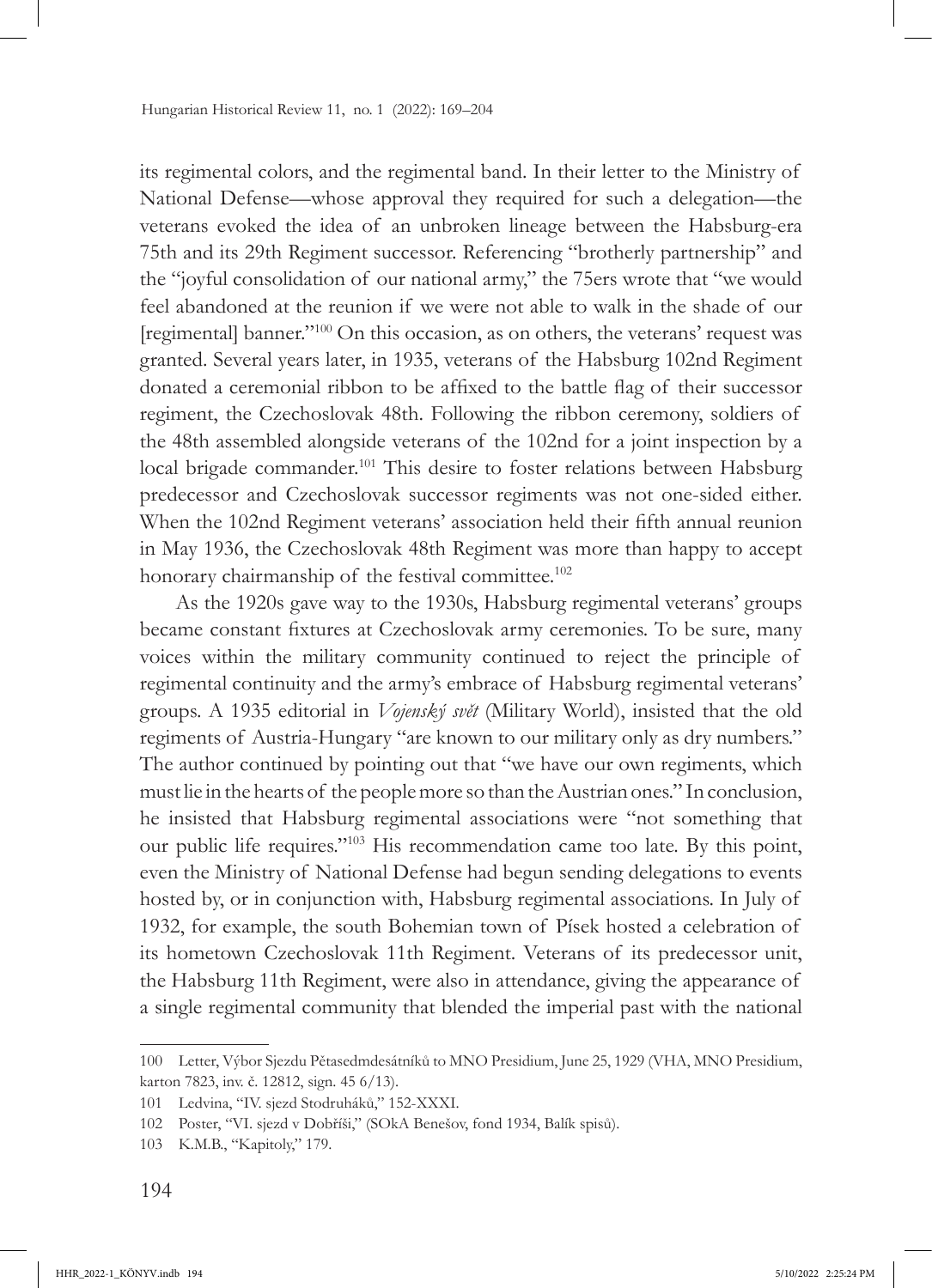present. Also in attendance was the Minister of National Defense, Dr. Karel Viškovský, whose address reflected many of the arguments circulating within the regimental veterans' movement:

It is a wonderful habit of former soldiers to gather and thereby renew their bonds to their regiment. And the "Eleveners" are rightfully proud of their regiment and its history, which was glorious and heroic since the days of old Austria. Even then, the "Eleveners" were not considered Austrians [*Rakušany*] but were already at that point the nucleus of a future independent nation!

The minister's further remarks included references to the "famous deeds of the regiment" during the early-modern Ottoman wars as well as its "meritorious" service in the 1919 campaigns for Těšín and Slovakia.<sup>104</sup> This speech, given by the republic's most senior military administrator, was a clear recognition of the attempt by Czech-speaking Habsburg veterans to recast their former regiments as useable symbols of Czech military heritage.

## *Conclusion*

As a mechanism by which states and armies ascribe significance to the past, the creation of military tradition offers a powerful lens through which to observe moments of rupture and reconfiguration.<sup>105</sup> In interwar Czechoslovakia, debates about regimental numbers, flags, and lineages reflected much larger questions about the Czech nation's relationship to its imperial past. From one perspective, the empire was the very antithesis of the national republic, and the history of its Czech-speaking regiments offered little inspiration for the Czechoslovak soldier of the present. This assessment reflected a teleological understanding of history that culminated with the emergence of nation-states and thus marginalized people and institutions not linked to the realization of this project. The countervailing perspective was expressed succinctly by Rudolf Kalhous, a former Habsburg officer and architect of the Czechoslovak army's 1920 unification. Discussing the Habsburg army's Czech-speaking regiments in his 1936 memoir, Kalhous wrote that "it is true that they served foreign interests, but it was nevertheless our people [*lid*] who won these regiments their name and respect."<sup>106</sup> In Kalhous' eyes, the history of the empire's Czech-speaking regiments, some of which

<sup>104</sup> "Sjezd Jedenáctníků," 77.

<sup>105</sup> Abenheim, *Reforging*, 22.

<sup>106</sup> Kalhous, *Budování*, 140.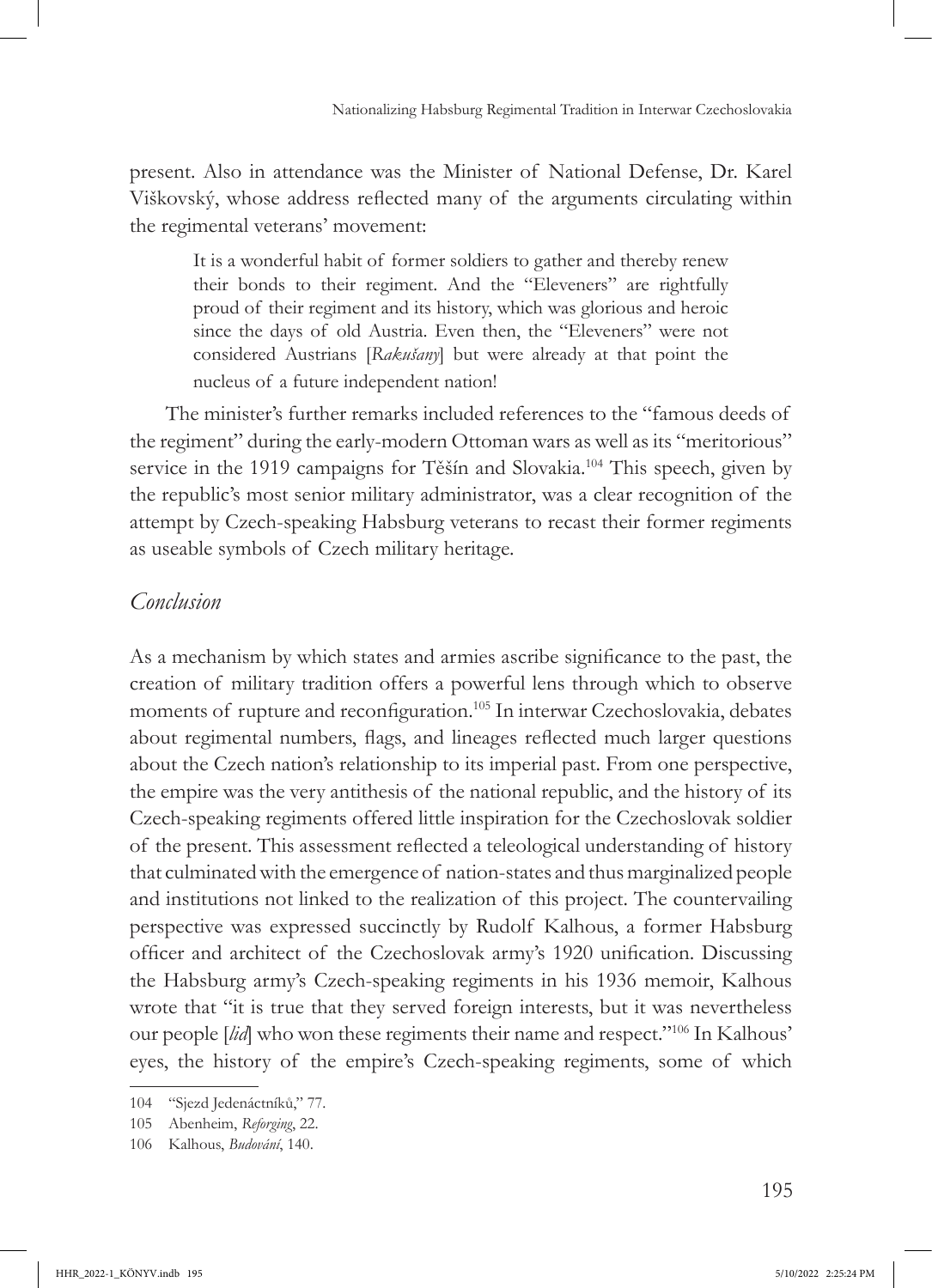traced their origins to the early seventeenth century, belonged collectively to the Czech people and deserved recognition in the new army.

Initially rejected by Czechoslovak state builders and military officials, this latter perspective nevertheless gained traction in the later 1920s and 1930s thanks to the motivated activism of Czech-speaking veterans in the Habsburg regimental movement. Sidelined within Czechoslovakia's culture of commemoration, these veterans sought to change the narrative regarding their wartime service by demonstrating their contributions to the Czech national cause. The result was a symbiotic relationship of sorts: the preservation of Habsburg regimental history depended on marginalized veterans, who in turn relied on regimental history for crafting useable veterans' identities. In short, Habsburg regimental history "became Czech" during the interwar period because its chief custodians needed it to be so. That this nationalized version of Habsburg regimental history was eventually sanctioned by the Czechoslovak army reflected the willingness of local army commanders and senior defense officials to permit increasingly formal ties between Habsburg regimental groups and their Czechoslovak successor units.

Ultimately, the story of how Habsburg regimental history became Czechoslovak military tradition suggests some limits to radical, post-imperial state building in East-Central Europe. Monopolized in theory by the state, the process of creating military tradition in interwar Czechoslovakia proved surprisingly sensitive to challenges by organized regimental groups. At least at the regimental level, this process was one of accommodation on the part of veterans and military officials alike. These findings also point to the ambiguous role of "nation" as a contemporary framework for interpreting the imperial past. After all, arguments both for and against the incorporation of Habsburg regimental history mobilized the language of nation and reflected specific interpretations of Czech national life under the empire. In a broader regional perspective, then, this case study of Czechoslovakia's old Habsburg regiments suggests further research on the *negotiation* of military tradition as a fruitful analytical tool for understanding nation building in East-Central Europe—not only after 1918, but also the region's many other moments of political caesura.

#### *Archival Sources*

*Národní archiv* [National Archive], Prague (NA) Czechoslovak Interior Ministry collection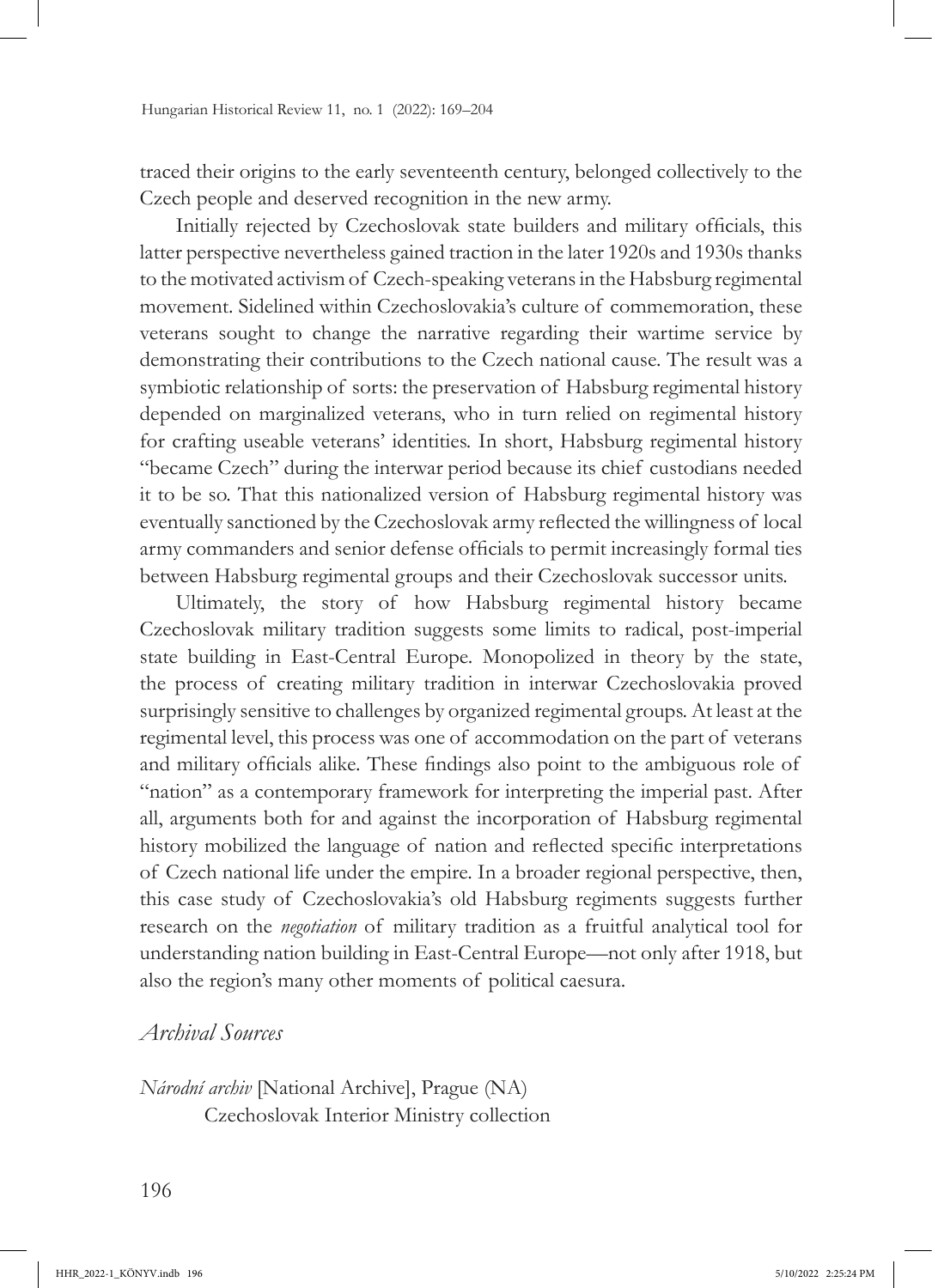| Státní okresní archiv Benešov [State District Archive Benešov], Benešov (SOkA      |
|------------------------------------------------------------------------------------|
| Benesov)                                                                           |
| 102nd Regiment Veterans' Association collection (fond no. 1934)                    |
| Státní okresní archiv Beroun [State District Archive Beroun], Beroun (SOkA Beroun) |
| 88th Regiment Veterans' Association collection (fond no. 818)                      |
| 38th Regiment Flag Dedication Ceremony Organizing Committee                        |
| collection (fond no. 1326)                                                         |
| Vojenský historický archiv [Military-Historical Archive], Prague (VHA)             |
| Ministry of National Defense collection                                            |
| Czechoslovak 38th Regiment collection                                              |

#### Abbreviations

| $1.$ odd. $-$          | 1. oddělení (1st Section)                                          |
|------------------------|--------------------------------------------------------------------|
| $f -$                  | folio                                                              |
| $Hl\check{S}$ –        | Hlavní štáb (General staff)                                        |
| Inv. $\check{c}$ . $-$ | <i>inventární číslo</i> (inventory number)                         |
| $k -$                  | karton (carton)                                                    |
| $MNO -$                | Ministerstvo Národní obrany (Ministry of National Defense)         |
| $MV -$                 | Ministerstvo vnitra (Interior Ministry)                            |
| $PMV -$                | Presidium Ministerstva vnitra (Presidium, Interior Ministry)       |
| $PO -$                 | Památník odboje (Resistance Memorial)                              |
| ppl. -                 | pěší pluk (Infantry Regiment)                                      |
| $PZSP-$                | Prezident Zemské správy politické (President of the Political Land |
|                        | Administration)                                                    |
| $sign. -$              | signatura                                                          |
| STRP-                  | Státní tajemník u říšského protektora v Čechách a na Moravě (State |
|                        | Secretariat for the Reichsprotektorat of Bohemia and Moravia)      |
| $VO -$                 | Vojenské oddělení (Military Section)                               |
| $ZO$ –                 | Zpravodajské oddělení (Intelligence Section)                       |
|                        |                                                                    |

### *Bibliography*

Primary sources

"Anläßlich des 200jährigen Jubiläums des 36. Inf.-Reg. Baron Ziemiecky." *Prager Tagblatt*. June 22, 1883.

"Aus Kameraden-Kreisen." *Der Heimat Söhne: Der 92er,* January 1924.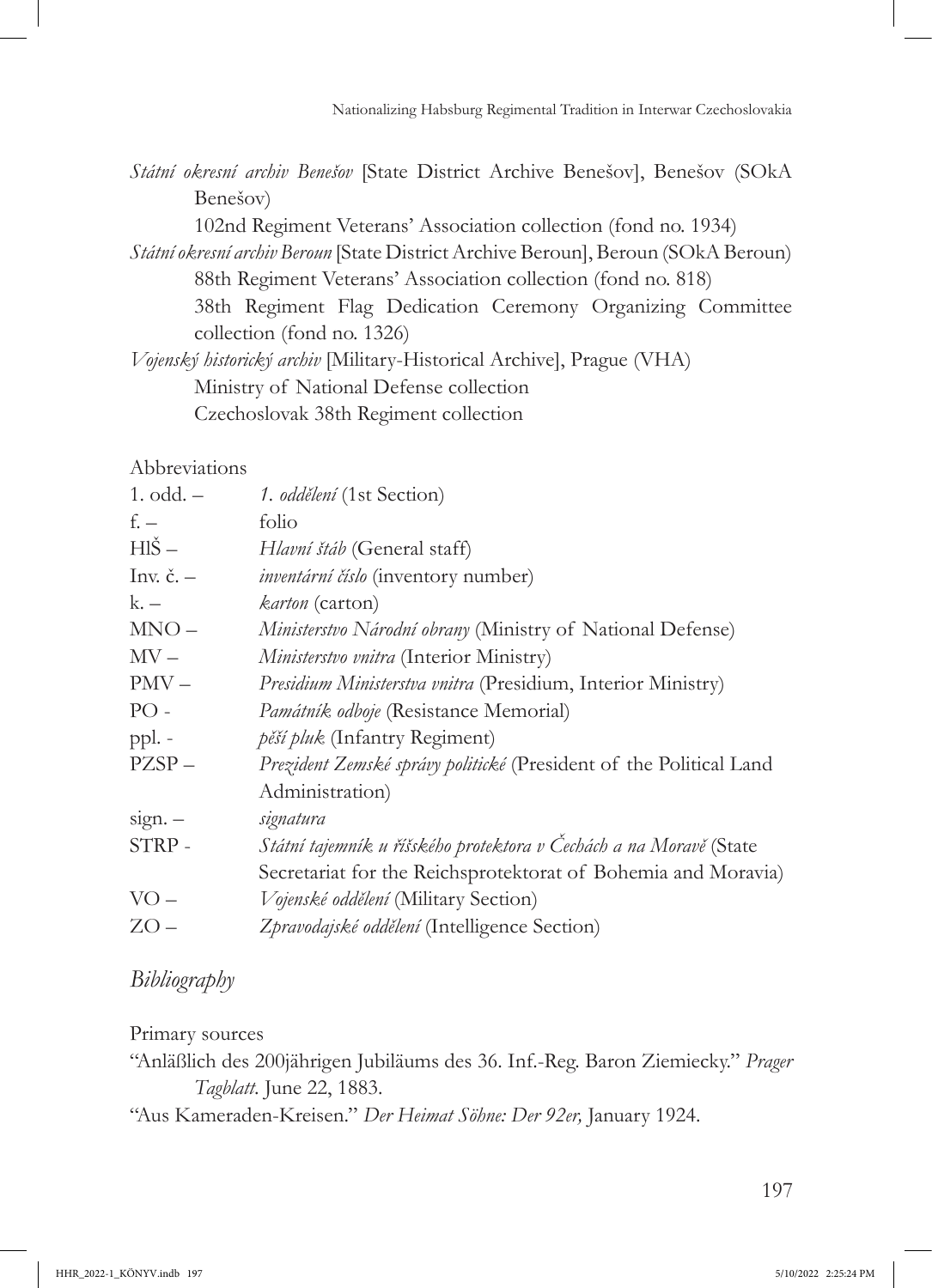- Beneš, Edvard. *Armáda, brannost národa a obrana státu. Projevy presidenta dr. Edvarda Beneše* [Army, the nation's military capability, and state defense: Speeches by President Dr. Edvard Beneš]. Edited by Vojenská kancelář presidenta republiky. Prague: Svaz čs. důstojnictva, 1937.
- Brumlík. "Vzpomínka na generála Schöbla" [A memory of General Schöbl]. In *Pětasedmdesátníci vzpomínají. Z pamětí účastníků Světové války*, edited by Jan Vošta, 32–33. Tábor: Spolek Pětasedmdesátníků, 1936.
- "Die Pflege der Geschichte in der Armee." *Organ der Militärwissenschaftlichen Vereine* 59 (1899): 248–66.
- "Dvojí významnou slavnost..." [A doubly significant celebration]. *Ohlas od Nežárky*, March 8, 1912.
- Dvořák. "Kus historie pluku 102" [A fragment of 102nd regiment history]. *Stodruhák*, September 1933.
- Ehnl, Maximilian. *Die österreichisch-ungarische Landmacht nach Aufbau, Gliederung, Friedensgarnison, Einteilung und nationaler Zusammensetzung im Sommer 1914*. Österreich-Ungarns letzter Krieg, Ergänzungsheft 9. Vienna: Verlag der Militärwissenschaftlichen Mitteilungen, 1934.
- Finke and Novotny. *Geschichte des k.k. 36. Linien-Infanterie-Regiments*. Prague: Bohemia, 1875.
- *Geist und Herz des österreichischen Soldaten. Ihr Studium und ihre Pflege*. Vienna: Carl Gerold's Sohn, 1867.
- Hajek, Ladislav. "K Sobě" [Together]. *Kamarádství,* June 1933.
- Hornof, Jaroslav. "Programové prohlášení" [Program statement]. *Kamarádství*, December 15, 1936.
- Kalhous, Rudolf. *Budování armády* [Building the army]. Z války a revoluce [Of War and Revolution]. Prague: Melantrich, 1936.
- K.M.B. "Kapitoly z výchovy našeho vojska" [Chapters on the education of our military]. *Vojenský svět. List Svazu příslušníků Československé armády v záloze*, June 1, 1935.
- Ledvina. "IV. Sjezd Stodruháků v Benešově" [4th Congress of 102ers in Benešov]. *Kamarádství*, June 25, 1935.
- *Listy v úpomínku věnované vojínům cís. a král. pěšího pluku říšského hraběte Browne-a čís. 36* [Commemorative letters dedicated to the soldiers of the Im(erial). and Roy(al) Infantry Regiment No. 36 "Reichsgraf Brown"]. Terezín: Nákladem pluku, 1892.
- L.W. "Die Herren k.k. Regiments-Inhaber und deren Regimenter." *Österreichische Militärische Zeitschrift* II, no. 2 (1861): 356–59.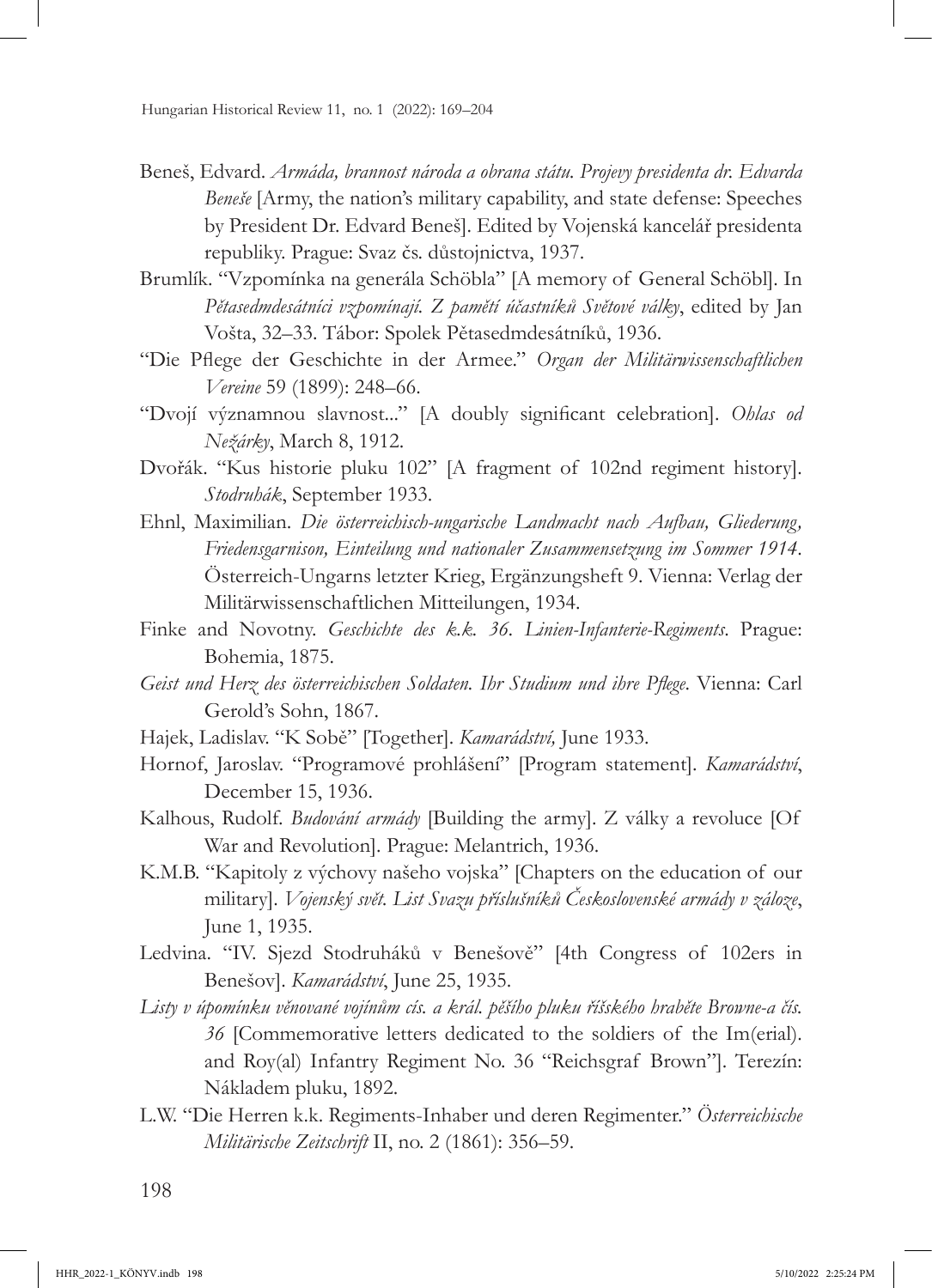- Majer, Franta. "Několik slov našim kamarádům" [A few words to our comrades]. *Stodruhák*, January 15, 1933.
- Mattuš, Dr. Karel. "Náš pluk" [Our regiment]. In *Boleslavsko. Pamětní list k oslavě sňatku Jeho cís. kral. Výsosti, Arcivévody Rudolfa, korruního prince rakouského, král. prince uherského, českého atd. a Její cís. král. Výsosti, princezny Stefanie*. Mladá Boleslav: Kraj boleslavský, 1881.
- Musejní odbor 'Starých šestatřicátníků.' Pamětní spis vydaný na oslavu odboje býv. pěšího pluku čís. 36. [Commemorative treatise published in celebration of resistance by the for(mer) Infantry Regiment no. 36]. Mladá Boleslav: Self-published, 1924.
- "Po Sjezdu 'Šestatřicátníků'" [After the "thirty-sixer" congress]. *Mladoboleslavské Listy*, July 2, 1924.
- Regentík, Rudolf. "Zborov a pětasedmdesátníci" [Zborov and the seventy-fivers]. In *Pětasedmdesátníci vzpomínají. Z pamětí účastníků Světové války*, edited by Jan Vošta, 136–39. Tábor: Spolek Pětasedmdesátníků, 1936.
- Reuter, Dr. E. "Zum Geleit!" *Böhmerwald's Söhne im Felde*, no. 1 (1924): 1.
- Ruller, Franta. "Připravená 'porážka'?" [Intentional slaughter?]. *Stodruhák*, February 15, 1933.
- "Sdružení starých šestařicátníků Mladoboleslavská Garda v Praze" [Association of Old Thirty-sixers Mladá Boleslav Guard in Prague]. *Kamarádství*, May 1934, 99–100.
- Široký, V. "Založení spolku 'Pětasedmdesátníků'" [Establishment of the "Seventy-fiver" Association]. In *Pětasedmdesátníci vzpomínají. Z pamětí účastníků Světové války* [Seventy-fivers remember: From the recollections of world war participants], edited by Jan Vošta, 179–83. Tábor: Spolek Pětasedmdesátníků, 1936.
- "Sjezd Jedenáctníků v Písku" [Elevener congress in Písek]. *Kamarádství*, August 1932, 77–79.
- "Slavnosť plukovní v Mladé Boleslavi" [Regimental celebration in Mladá Boleslav]. *Jizeran*, June 27, 1883.
- "Slavnosť plukovní v Mladé Boleslavi. (Dokončení)" [Regimental celebration in Mladá Boleslav (Conclusion)]. *Jizeran*, June 30, 1883.
- Teringl, Karel. "Vojenská tradice" [Military tradition]. In *Dvacet let československé armády v osvobozeném státě* [Twenty years of the Czechoslovak army in the liberated state], edited by Silvestr Bláha and Rudolf Medek, 48–53. Prague: Svaz čs. důstojnictva, 1938.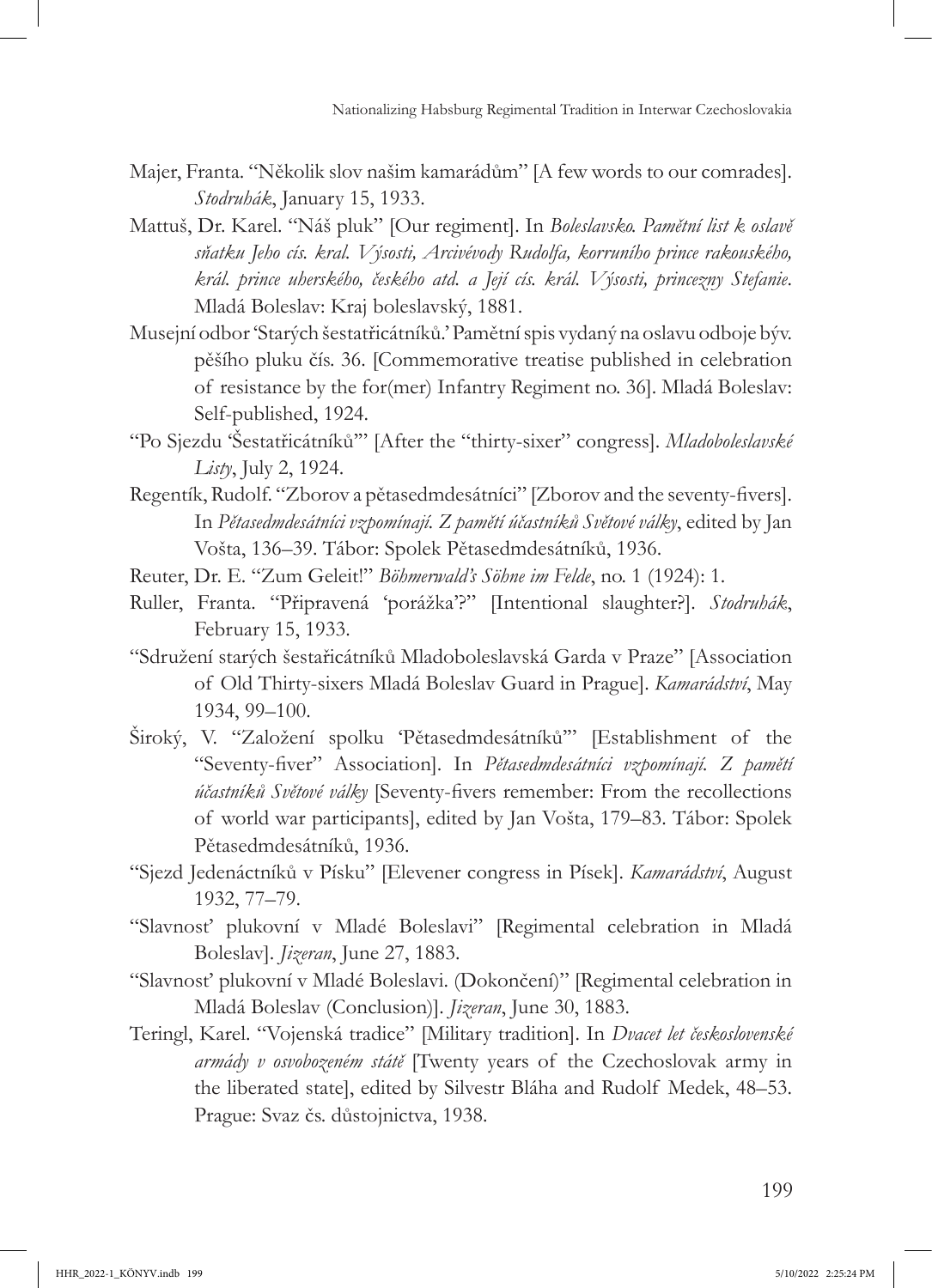- Trenkler, Karel. *Válečné děje 21. ppl. čáslavského 1914–1919* [Wartime deeds of Čáslav's 21st Inf. Reg. 1914–1919]. Knihovna Kamarádství, IV. Prague: Kamarádství, 1936.
- "Ueber die Verfassung der Specialgeschichte eines Truppenkoerpers." *Österreichische Militärische Zeitschrift* 3, no. Beiheft Mittheilungen des k.k. Kriegs-Archivs (1876): 5–18.
- Vošta, Jan. "Úvodem" [Introduction]. In *Pětasedmdesátníci vzpomínají. Z pamětí účastníků Světové války války* [Seventy-fivers remember: From the recollections of world war participants], edited by Jan Vošta, 7–8. Tábor: Spolek Pětasedmdesátníků, 1936.
- W.P., Hauptmann. "Ein Nachwort." *Österreichisch-ungarische Wehr-Zeitung "Der Kamerad."* June 1, 1873.
- Zitterhofer, Karl. "Die Heeres- und Truppengeschichten Österreich-Ungarns." *Österreichische Militärische Zeitschrift* 48, no. 1 (1907): 1449–70.

Secondary literature

- Abenheim, Donald. *Reforging the Iron Cross: The Search for Tradition in the West German Armed Forces*. Princeton, NJ: Princeton University Press, 1989.
- Allmayer-Beck, Johann Christoph. "Die Bewaffnete Macht in Staat und Gesellschaft." In *Die bewaffnete Macht*, vol. 5 of *Die Habsburgermonarchie 1848–1918*, edited by Adam Wandruszka, and Peter Urbanitsch, 1–141. Vienna: Verlag der Österreichischen Akademie der Wissenschaften, 1987.
- Baird, Kurt J. G. "'According to the Strict Principles of Honor': Loyalty, Ambition, and Service in the Habsburg Army during the Coalition Wars." *Austrian History Yearbook,* First Look (15 March 2022): 1-23. doi: [10.1017/S0067237822000017](https://doi.org/10.1017/S0067237822000017)
- Beneš, Martin. "Vojákům Švejkova pluku říkali Zelení ďáblové: Vzniká o nich kniha" [They referred to the soldiers of Švejk's regiment as green devils: A book about them has come out]. *iDNES.cz*. February 11, 2017. Accessed December 22, 2021. https://www.idnes.cz/ceske-budejovice/ zpravy/svejkuv-pluk-zeleni-dablove-synove-sumavy-ceske-budejovicehistorie-prvni-svetova-valka.A170203\_2303435\_budejovice-zpravy\_ mbe.
- Benvenuti, Francesco. *The Bolsheviks and the Red Army, 1918–1922*. Translated by Christopher Woodall. Soviet and East European Studies. Cambridge: Cambridge University Press, 1988.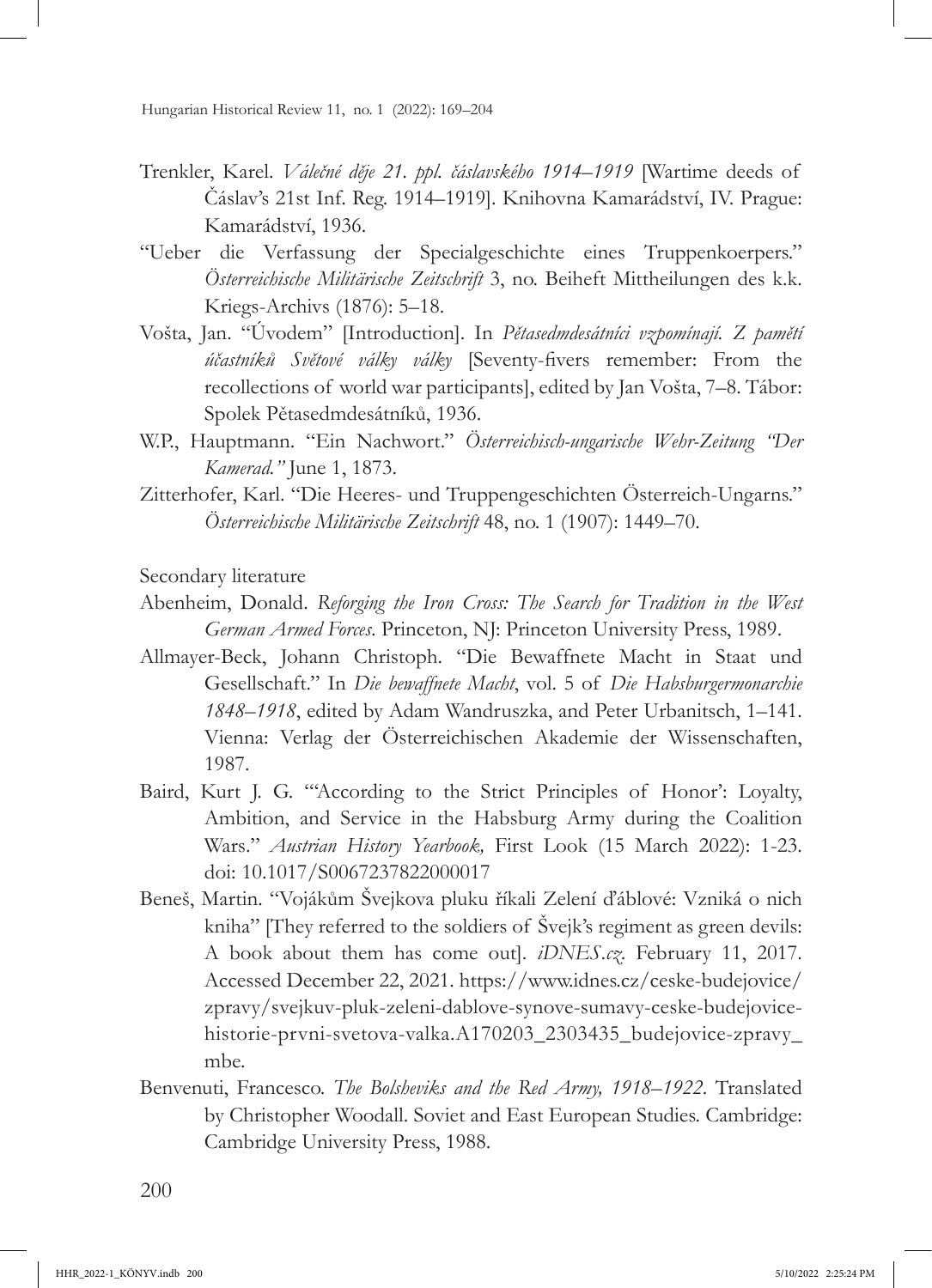- Břach, Radko, and Jaroslav Láník. *Dva roky bojů a organizační práce: Československá armáda v letech 1918–1920* [Two years of struggle and organizational work: The Czechoslovak army during the years 1918–1920]. Prague: Ministerstvo obrany České republiky, 2013.
- Cavell, Janice. "In the Margins: Regimental History and a Veteran's Narrative of the First World War." *Book History* 11, no. 1 (2008): 199–219.
- Cole, Laurence, and Daniel L. Unowsky. "Introduction: Imperial Loyalty and Popular Allegiances in the Late Habsburg Monarchy." In *The Limits of Loyalty: Imperial Symbolism, Popular Allegiances, and State Patriotism in the Late Habsburg Monarchy*. Austrian and Habsburg Studies 9. New York and Oxford: Berghahn, 2007.
- Deák, John. "The Great War and the Forgotten Realm: The Habsburg Monarchy and the First World War." *The Journal of Modern History* 86, no. 2 (2014):

336–80. doi: [10.1086/675880](https://doi.org/10.1086/675880)

- Fidler, Jiří. "Unifikace československé b ranné m oci" [The u nification of the Czechoslovak armed forces]. *Vojenské rozhledy* 8, no. 4 (1999): 165–68.
- Hladký, Ladislav. "Czech Soldiers during the Great War (1914–1918)." *Tokovi Istorije*, no. 3 (2016): 71–85.
- Hutečka, Jiří. "'Completely Forgotten and Totally Ignored: Czechoslovak Veterans of the Austro-Hungarian Army and the Transitions of 1918–1919." *Nationalities Papers* 49, no. 4 (2020): 629–645. doi: [10.1017/nps.2020.41](https://doi.org/10.1017/nps.2020.41)
- Hutečka, Jiří. "Kamarádi frontovníci: Maskulinita a paměť První světové války v textech československých c. a k. veteránů" [Frontline comrades: Masculinity and memory of the First World War in the texts of Czechoslovak k.u.k. veterans]. *Dějiny-teorie-kritika,* no. 2 (2014): 231–65.
- Hutečka, Jiří. "Politics of Words: Language and Loyalty of Czech-Speaking Soldiers in the Austro-Hungarian Army." In *Multilingual Environments in the Great War*, edited by Julian Walker, and Christophe Declercq, 121–38. London, New York, Oxford, New Delhi, Sydney: Bloomsbury Academic, 2021.
- Hutečka, Jiří. "'Žižka, Not Švejk!': Masculinity and the Attitudes of Czech WWI Veterans." Manuscript of the paper presented at the Association of Slavic, East European, and Eurasian Studies Conference (ASEEES), Boston, MA, December 6–9, 2018.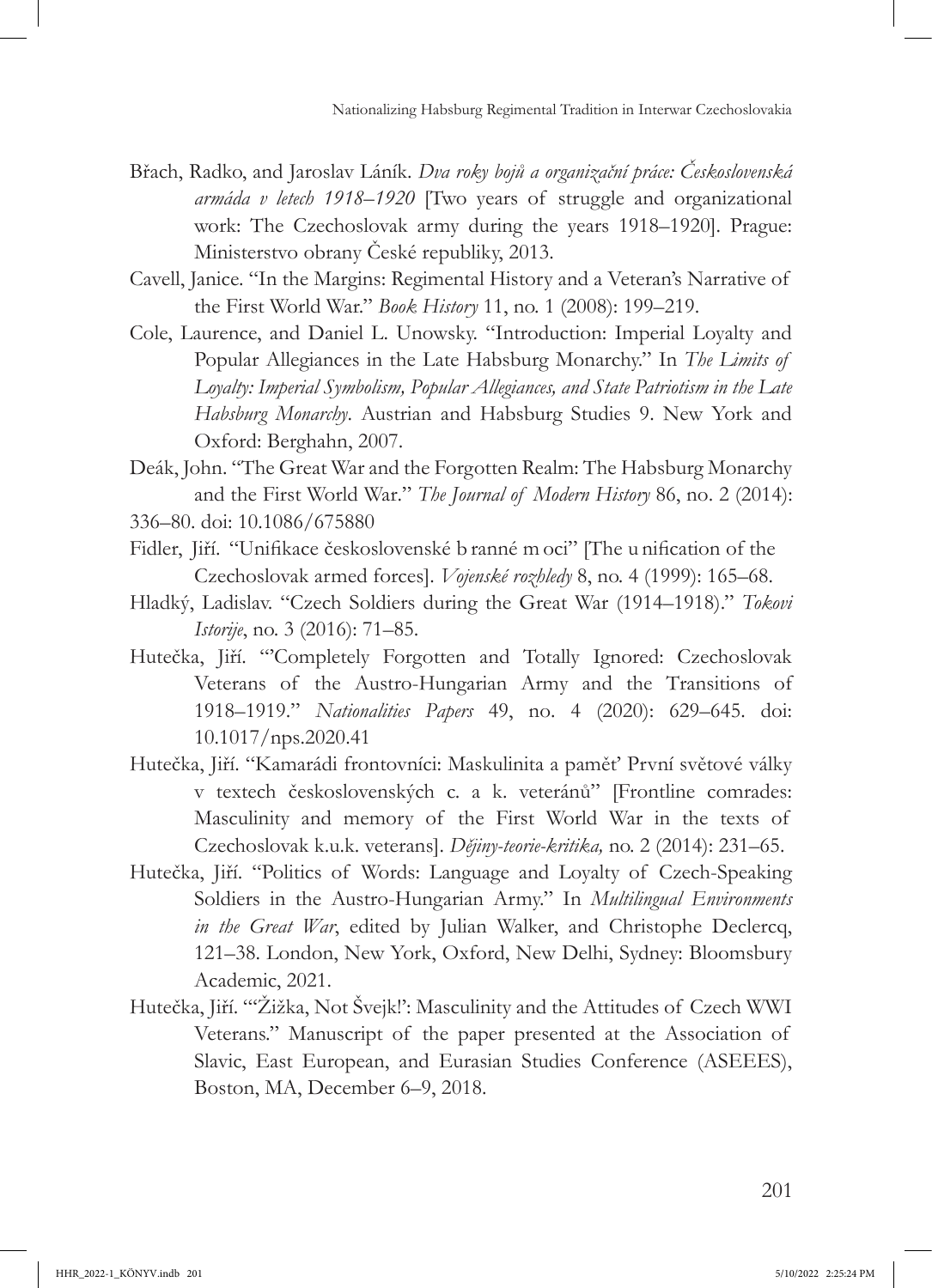- Jedlicka, Ludwig. "Die Tradition der Wehrmacht Österreich-Ungarns und die Nachfolgestaaten." *Österreichische Militärische Zeitschrift*, no. 6 (1968): 441– 47.
- Judson, Pieter. *The Habsburg Empire: A New History*. Cambridge, MA: The Belknap Press of Harvard University Press, 2016.
- Judson, Pieter M. *Guardians of the Nation: Activists on the Language Frontiers of Imperial Austria*. London and Cambridge, MA: Harvard University Press, 2006.
- Kostrba-Skalicky, Oswald. "Bewaffnete Ohnmacht: Die tschechoslowakische Armee 1918–1938." In *Die Erste Tschechoslowakische Republik als multinationalier Parteienstaat: Vorträge der Tagungen des Collegium Carolinum in Bad Wiessee vom 24. bis 27. November 1977 und vom 20. bis 23. April 1978*, edited by Karl Bosl, 439–528. Bad Wiesseer Tagungen des Collegium Carolinum. Munich, Vienna: R. Oldenbourg, 1979.
- Kučera, Rudolf. "Entbehrung und Nationalismus: Die Erfahrung tschechischer Soldaten der österreichisch-ungarischen Armee 1914–1918." In *Jenseits des Schützengrabens, Der Erste Weltkrieg im Osten: Erfahrung-Wahrnehmung-Kontext*, edited by Bernhard Bachinger, and Wolfram Dornik. Veröffentlichungen des Ludwig Boltzmann-Instituts für Kriegsfolgen-Forschung 14, 121–37. Innsbruch, Vienna, Bozen: Studienverlag, 2013.
- Lein, Richard. *Pflichterfüllung oder Hochverrat?: Die tschechischen Soldaten Österreich-Ungarns im Ersten Weltkrieg*. Europa Orientalis 9. Vienna: LIT Verlag, 2011.
- Leonhard, Jörn, and Ulrike von Hirschhausen. "Does the Empire Strike Back? The Model of the Nation in Arms as a Challenge for Multi-Ethnic Empires in the Nineteenth and Early Twentieth Century." *Journal of Modern European History* 5, no. 2 (2007): 194–221. doi: [10.17104/1611-8944\\_2007\\_2\\_194](https://doi.org/10.17104/1611-8944_2007_2_194)
- Lukeš, Martin. "Plukovní kroniky v kontextu české prvorepublikové legionářské literatury" [Regimental chronicles in the context of Czech first republic legionnaire literature]. Master's thesis, Charles University, 2017.
- Manning, Frederick J. "Morale, Cohesion, and Esprit de Corps." In *Handbook of Military Psychology*, edited by Reuven Gal, and A. David Mangelsdorff, 453–70. Chichester and New York: Wiley, 1991.
- Marin, Irina. "Imperial into National Officers: K. (u.) k. Officers of Romanian Nationality before and after the Great War." In *Embers of Empire: Continuity and Rupture in the Habsburg Successor States after 1918*, edited by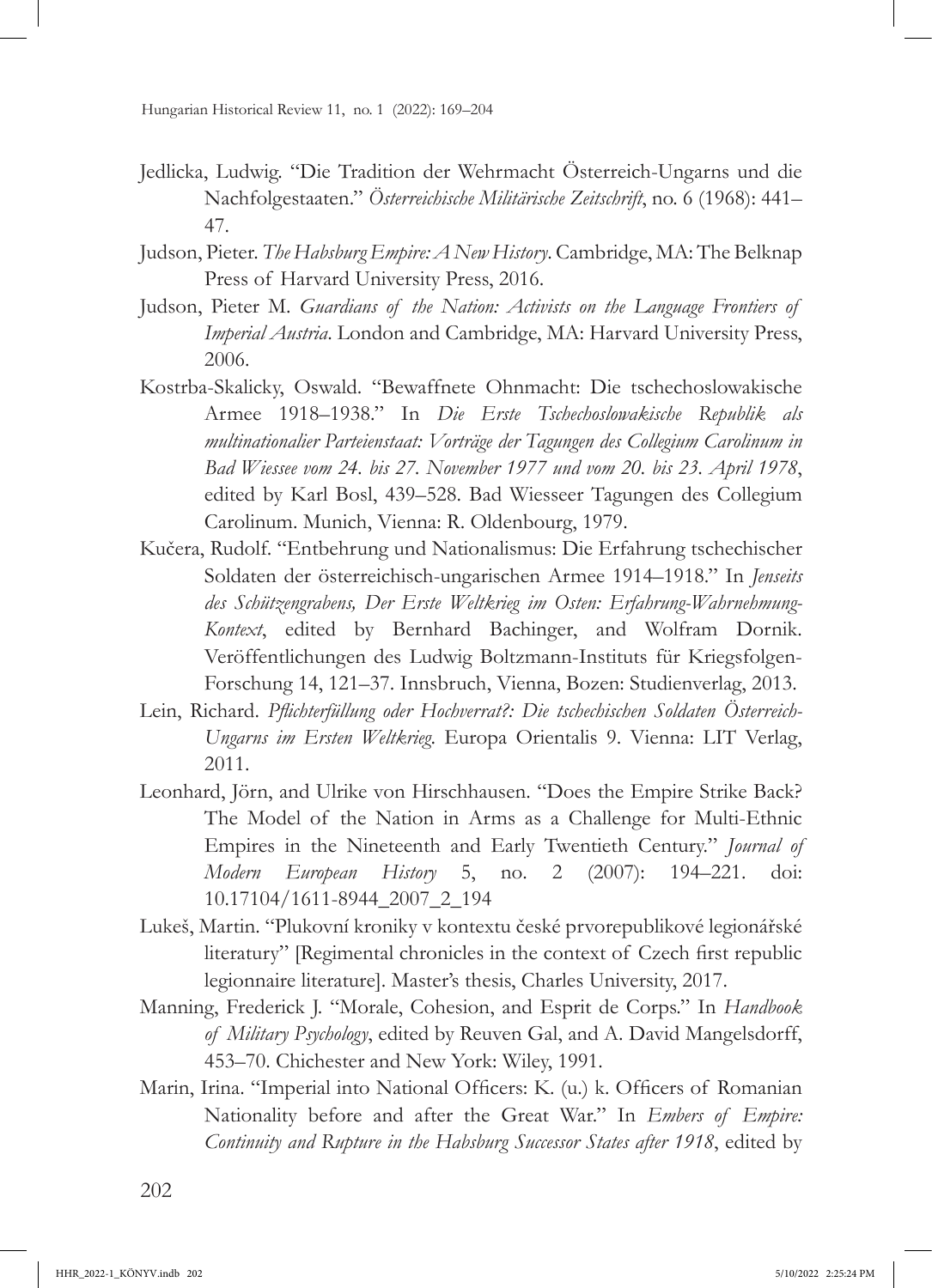Paul Miller, and Claire Morelon, 136–56. Austrian and Habsburg Studies 22. New York and Oxford: Berghahn, 2019. doi:[10.2307/j.ctvw04fhx.11](https://doi.org/10.2307/j.ctvw04fhx.11)

- Meteling, Wencke. "Regimentsideologien in Frankreich und Deutschland, 1870–1920." In *Militär in Deutschland und Frankreich 1870–2010. Vergleich, Verflechtung und Wahrnehmung zwischen Konflikt und Kooperation*, edited by Jörg Echternkamp, and Stefan Martens, 25–48. Paderborn, Munich, Vienna, Zurich: Ferdinand Schöningh, 2012.
- Mick, Christophe. "The Dead and the Living: War Veterans and Memorial Culture in Interwar Polish Galicia." In *Sacrifice and Rebirth: The Legacy of the Last Habsburg War*, edited by Mark Cornwall, and John Paul Newman, 233–57. Austrian and Habsburg Studies 18. New York and Oxford: Berghahn, 2016.
- Newman, John Paul. "Serbian and Habsburg Military Institutional Legacies in Yugoslavia after 1918." *First World War Studies* 5, no. 3 (2014): 319–35. doi: [10.1080/19475020.2014.1001519](https://doi.org/10.1080/19475020.2014.1001519)
- Plaschka, Richard Georg, Horst Haselsteiner, and Arnold Suppan, eds. *Innere Front: Militärassistenz, Widerstand und Umsturz in der Donaumonarchie 1918.*  Vol. 2, *Umsturz*. Veröffentlichungen des Österreichischen Ost- und Südosteuropa-Instituts 9. Munich: R. Oldenbourg Verlag, 1974.
- Reiter, Christian E. "Die Causa Infanterieregiment 36. Zur Problematik der Tschechen in der k.u.k. Armee im Ersten Weltkrieg." In *Der Erste Weltkrieg und der Vielvölkerstaat*, 215–42. Acta Austro-Polonica 4. Vienna: Heeresgeschichtliches Museum, 2012.
- Rothenberg, Gunther E. *The Army of Francis Joseph*. 1st ppbk. ed. West Lafayette, IN: Purdue University Press, 1998.
- Scheer, Tamara. "Habsburg Languages at War: 'The Linguistic Confusion at the Tower of Babel Couldn't Have Been Much Worse.'" In *Languages and the First World War: Communicating in a Transnational War*, edited by Julian Walker, and Christophe Declercq, 62–78. Palgrave Studies in Languages at War. London: Palgrave Macmillan, 2016.
- Scheer, Tamara and Rok Stergar. "Ethnic Boxes: The Unintended Consequences of Habsburg Bureaucratic Classification." *Nationalities Papers* 46, no.
- 4 (2018): 575–91. doi: [10.1080/00905992.2018.1448374](https://doi.org/10.1080/00905992.2018.1448374)
- Schindler, John. *Fall of the Double Eagle: The Battle for Galicia and the Demise of Austria-Hungary*. Lincoln, NE: Potomac Books, 2015.
- Šedivý, Ivan. *Češi, české země a Velká válka 1914–1918* [The Czechs, Czech lands and the Great War 1914–1918]. Prague: Nakladatelství Lidové noviny, 2001.